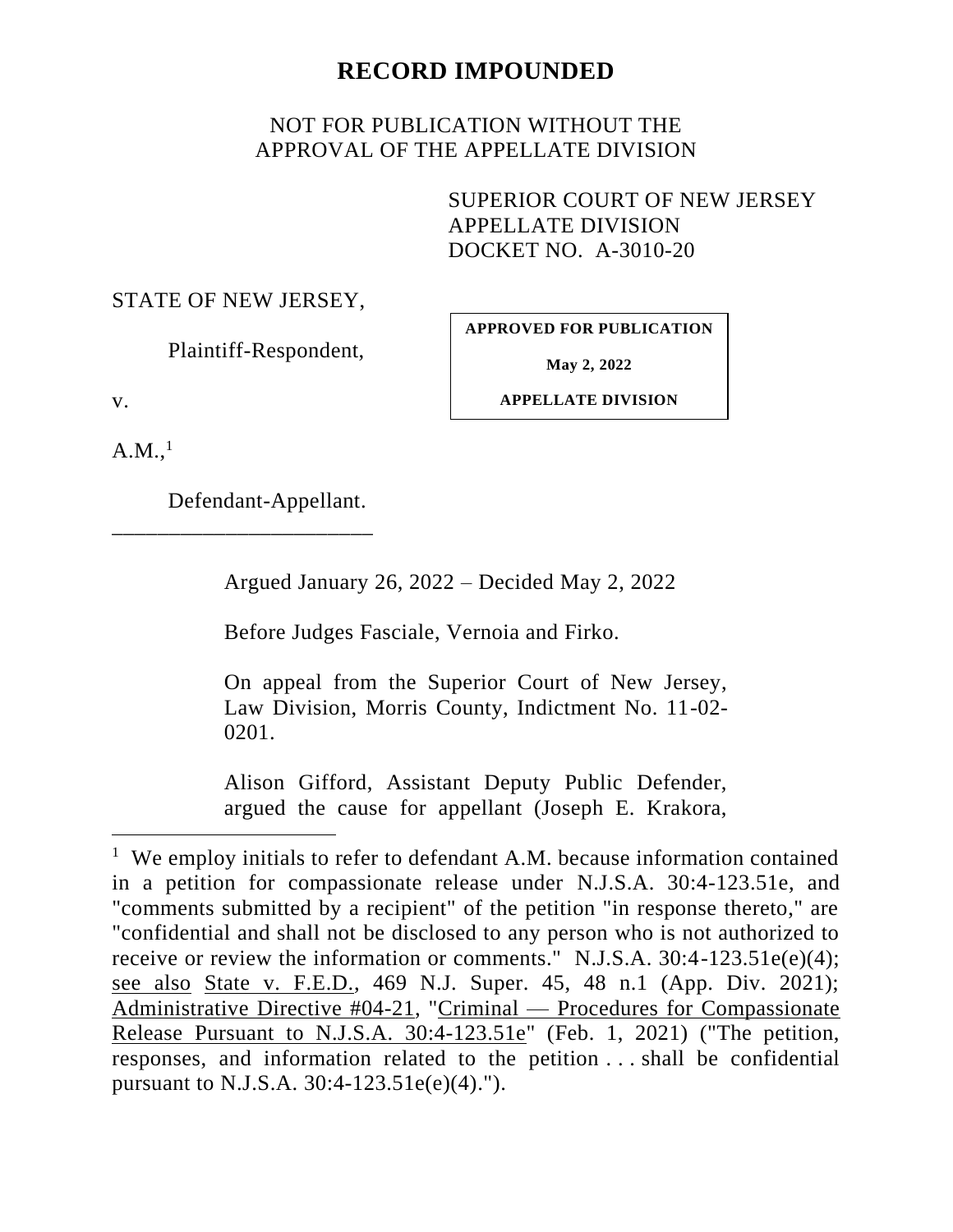Public Defender, attorney; Alison Gifford, of counsel and on the brief).

John McNamara, Jr., Chief Assistant Prosecutor, argued the cause for respondent (Robert J. Carroll, Morris County Prosecutor, attorney; John McNamara, Jr., on the brief).

The opinion of the court was delivered by

VERNOIA, J.A.D.

A.M. suffers from end-stage multiple sclerosis, a progressive condition that renders her physically incapable of conducting any activities of daily life and requires twenty-four-hour daily medical care. After serving eight years of her forty-year sentence for the murder of her husband, she petitioned for release on parole to a medical facility pursuant to the Compassionate Release Act (CRA), N.J.S.A. 30:4-123.51e.

Subsection (f)(1) of the CRA authorizes a court to grant a petition for release on parole where there is clear and convincing evidence the inmate suffers from a "permanent physical incapacity" rendering the inmate "permanently physically incapable of committing a crime if released" and the conditions "under which the inmate would be released would not pose a threat to public safety." N.J.S.A.  $30:4-123.51e(f)(1)$ . Here, the court conducted hearings, determined A.M. satisfied the permanent physical incapacity and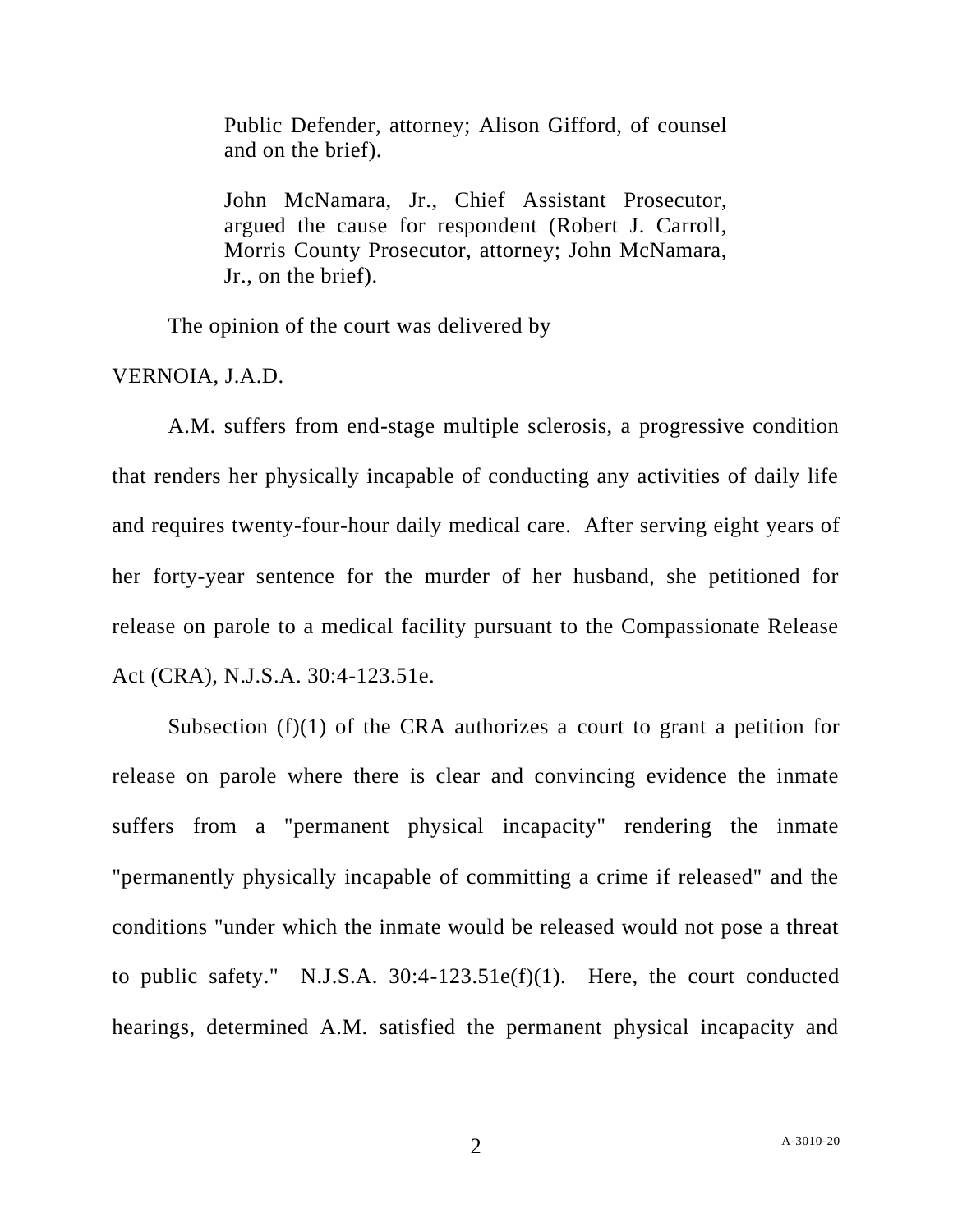public safety requirements, but denied her petition based on its conclusion N.J.S.A. 30:4-123.51e(f)(1) vested it with discretion to do so.

A.M. appeals from the denial of her petition. She argues N.J.S.A. 30:4-  $123.51e(f)(1)$  does not vest a court with any discretion and the statute mandates that a court grant a petition for release on parole under the CRA if it finds, as the court did here, there is clear and convincing evidence an inmate suffers from a qualifying permanent physical incapacity and does not pose a threat to public safety. We agree and reverse the court's order denying A.M.'s petition.

#### I.

#### The CRA

To place the issues presented by A.M.'s petition for release on parole under the CRA in context, we first summarize the history and requirements of the statute, which became effective on February 1, 2021.  $\underline{L}$ . 2020,  $\underline{c}$ . 106, § 1 (codified at N.J.S.A. 30:4-123.51e). Prior to the CRA's enactment, the Parole Act of 1979 (the Parole Act), N.J.S.A. 30:4-123.45 to -123.76, vested the State Parole Board with the authority to grant what was characterized as "medical parole," see N.J.S.A. 30:4-123.51c (repealed by L. 2020, c. 106, § 3). Under N.J.S.A. 30:4-123.51c, the State Parole Board was authorized to grant medical parole to prison inmates diagnosed with "a terminal condition, disease or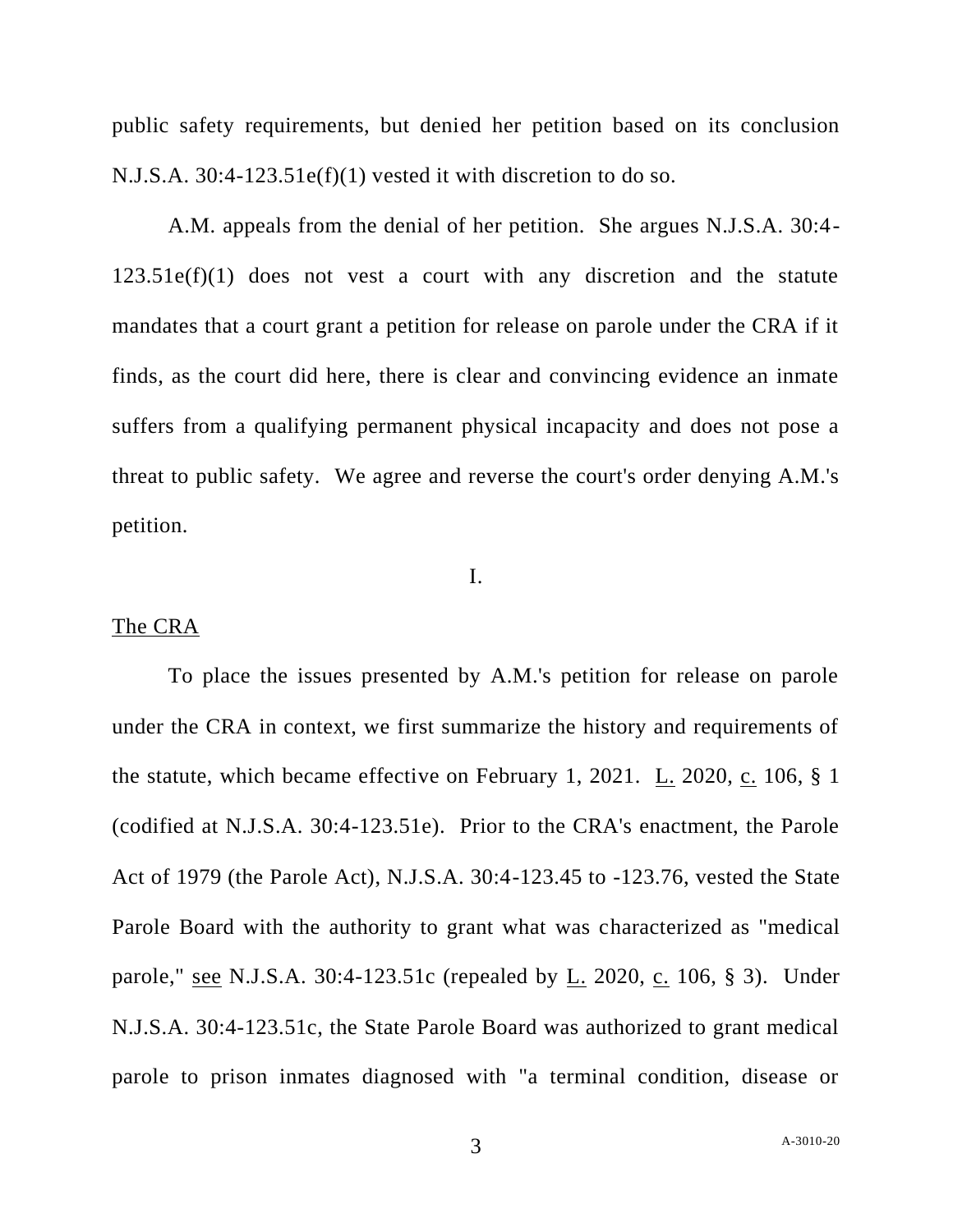syndrome or a permanent physical incapacity" that caused an inmate to be "so debilitated or incapacitated . . . as to be physically incapable of committing a crime if released on parole and, in the case of a permanent physical incapacity, the conditions under which the inmate would be released would not pose a threat to public safety."<sup>2</sup> N.J.S.A. 30:4-123.51c(a)(2) (repealed 2020).

The medical parole statute detailed procedures for submission of a request for medical parole and for the State Parole Board's consideration of the request. See N.J.S.A.  $30:4-123.51c(a)(2)$ ,  $(a)(3)$  and  $(b)-(d)$  (repealed 2020). The statute excluded certain inmates from eligibility for medical parole; those serving sentences for certain offenses, including murder under N.J.S.A. 2C:11- 3, were not eligible for medical parole. N.J.S.A. 30:4-123.51c(a)(3) (repealed  $2020$ ).<sup>3</sup>

inmates serving any sentence for a violation of . . . [N.J.S.A.] 2C:11-4; [N.J.S.A.] 2C:13-1; subsection a. of [N.J.S.A.] 2C:14-2; [N.J.S.A.] 2C:15- 1 in which the inmate, while in the course of committing the theft, attempted to kill another, or purposely inflicted or attempted to inflict serious

<sup>&</sup>lt;sup>2</sup> Prior to an amendment to N.J.S.A. 30:4-123.51c that became effective April 1, 2018, L. 2017, c. 235, § 1, medical parole was available only to inmates suffering from a terminal condition, disease, or syndrome. Under the amendment, inmates suffering from qualifying permanent physical incapacities became eligible for medical parole.

<sup>&</sup>lt;sup>3</sup> The statute also prohibited medical parole for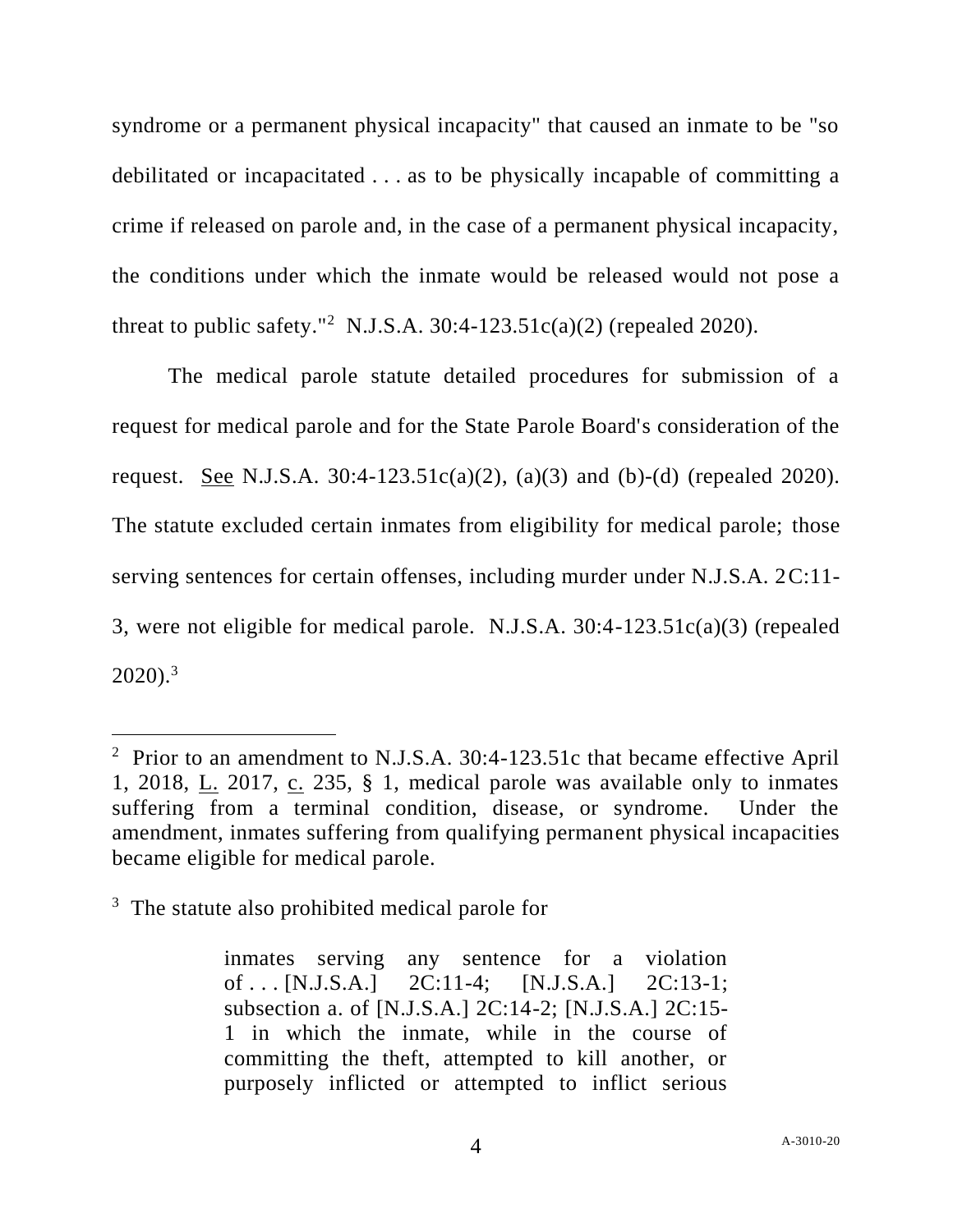In a 2019 report, the New Jersey Criminal Sentencing & Disposition Commission (the Sentencing Commission) recommended replacing medical parole under N.J.S.A. 30:4-123.51c with a new "release mechanism," which the Sentencing Commission "called [c]ompassionate [r]elease," providing for the "prompt release" of prison inmates "suffering from a terminal condition or permanent physical incapacity." New Jersey Criminal Sentencing & Disposition Commission, Annual Report: November 2019 30 (2019). The Sentencing Commission found the medical parole statute was rarely used in part because "by the time an inmate qualifies for release, he or she is too ill to take the necessary steps to complete the process." Id. at 32.

The Sentencing Commission recommended the Legislature establish standards for compassionate release similar to those under the medical parole statute but with different procedural mechanisms intended to accelerate the decision-making process. Ibid. The Sentencing Commission "believe[d]" its recommendation, if adopted, "would likely increase the number of ill patients

[N.J.S.A. 30:4-123.51c(a)(3) (repealed 2020).]

\_\_\_\_\_\_\_\_\_\_\_\_\_\_\_\_\_\_\_\_\_\_\_\_\_\_\_\_

bodily injury, or was armed with or used or threatened the immediate use of a deadly weapon; subsection a. of [N.J.S.A.] 2C:17-1; or [N.J.S.A.] 2C:24-4 or an attempt to commit any of these offenses . . . .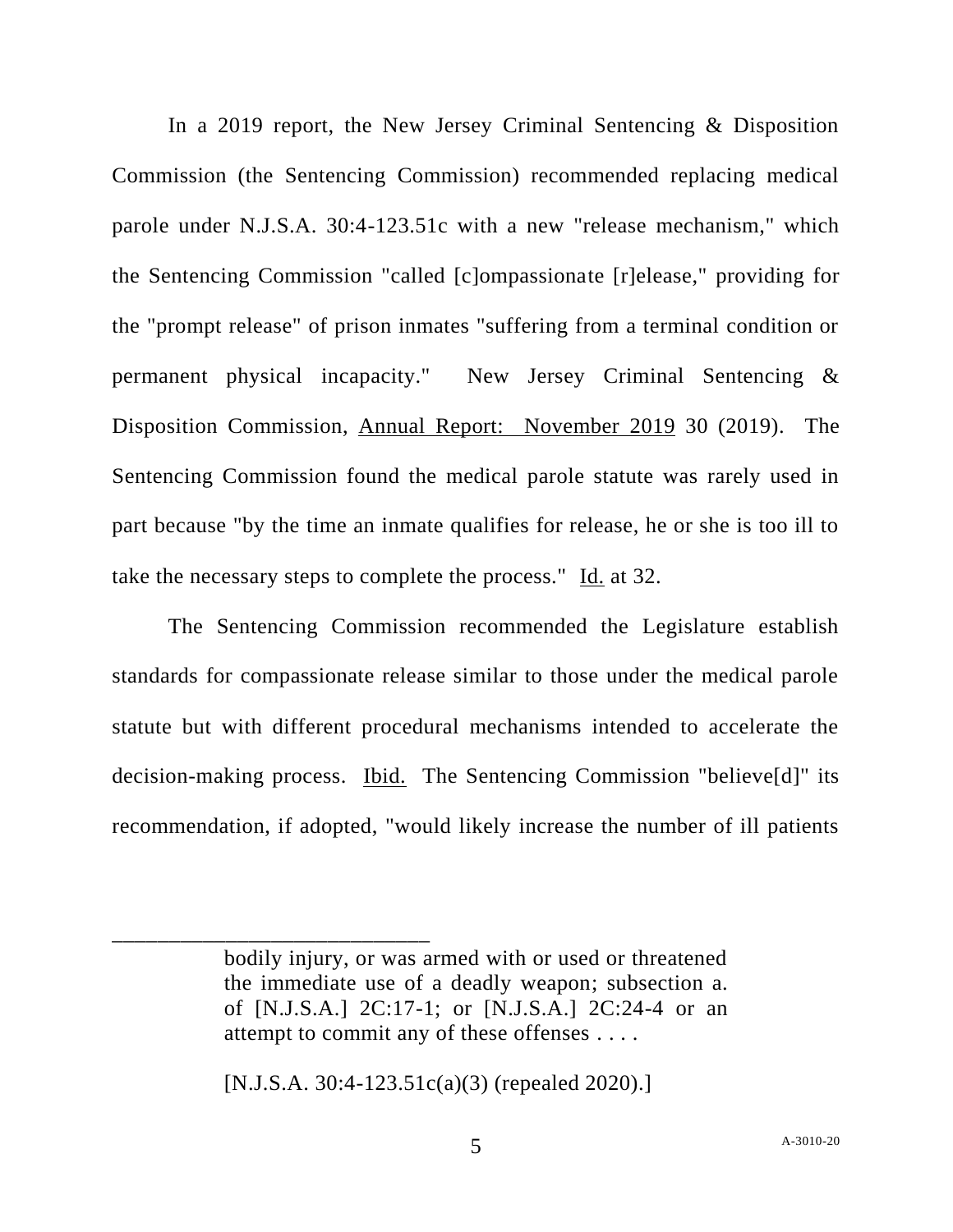released from custody, and would result in significant cost savings for" the New Jersey Department of Corrections. Id. at 33.

The Legislature accepted the Sentencing Commission's recommendation and enacted the CRA, which, as noted, became effective on February 1, 2021. L. 2020, c. 106, § 1. The CRA eliminated the State Parole Board's authority to grant medical parole, and "empowered courts to grant qualifying inmates 'compassionate release' regardless of their parole-eligibility date." F.E.D., 469 N.J. Super. at 50. The CRA generally "retains the medical-parole statute's criteria for release, but it adopts procedures to hasten decision-making." Ibid. The CRA also eliminates the medical parole statute's disqualification of inmates based on the crimes for which they are serving sentences. Ibid. Thus, inmates serving sentences for any crime in our Criminal Code, including murder, are eligible for release under the CRA. See N.J.S.A. 30:4-123.51e.

The CRA details the process required for the submission of, and consideration of, a request for compassionate release. See State v. Chavies, 247 N.J. 245, 261 (2021) (noting the CRA "addresses . . . the process for petitioning for compassionate release after a qualifying diagnosis"). The CRA further defines the duties, responsibilities, and roles of the Department of Corrections, the State Parole Board, and the courts in the process. N.J.S.A. 30:4-123.51e.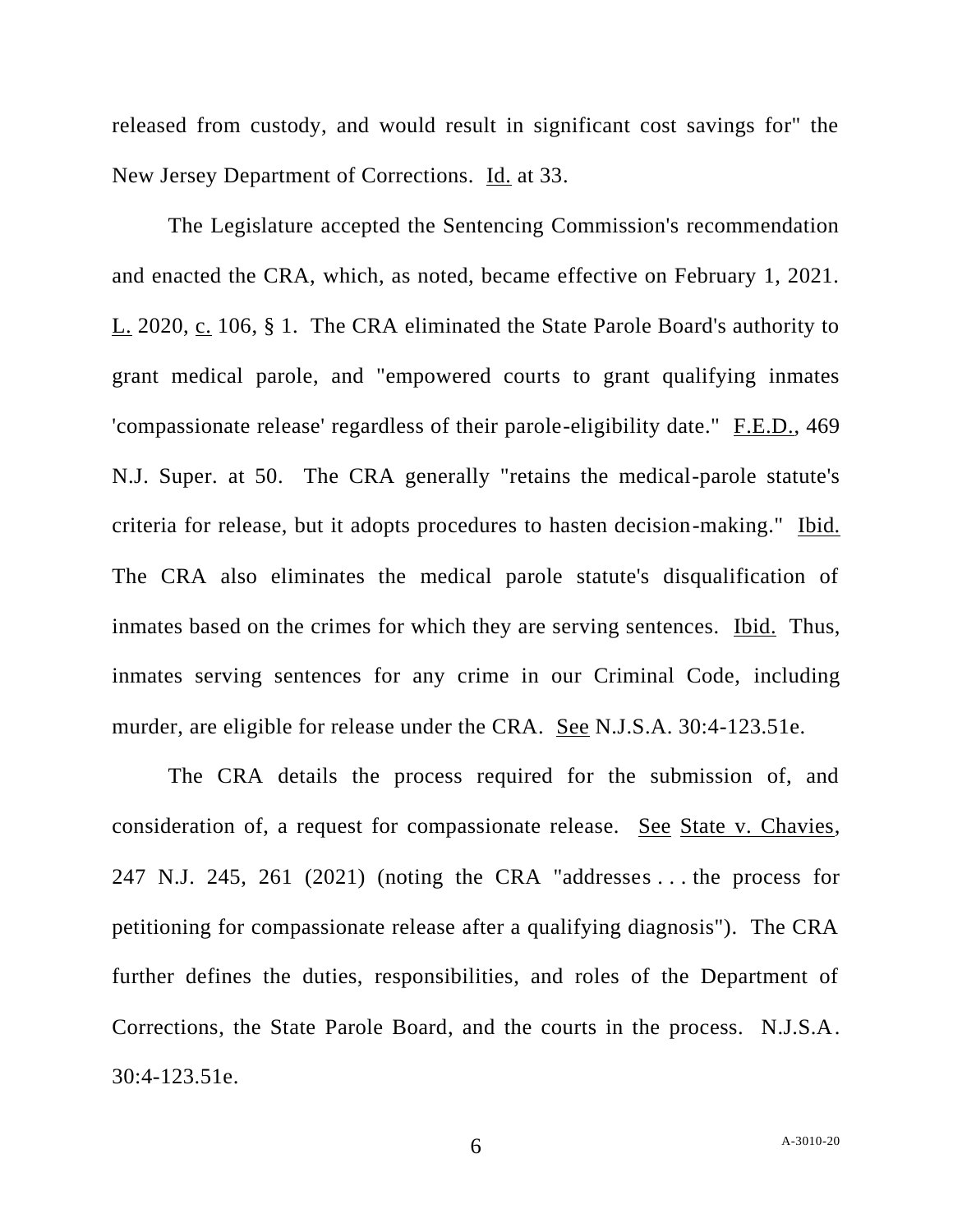Under the CRA, the Commissioner of the Department of Corrections is required to "establish and maintain a process by which an inmate may obtain a medical diagnosis to determine whether [he or she] is eligible for compassionate release." N.J.S.A. 30:4-123.51e(b). The diagnosis must be "made by two licensed physicians designated by the [C]ommissioner" of the Department of Corrections, N.J.S.A. 30:4-123.51e(b), and it must "include . . . a description of the" inmate's "terminal condition, disease or syndrome, or permanent physical incapacity," "a prognosis concerning the likelihood of recovery," "a description of the inmate's physical incapacity, if appropriate," "and a description of the type of ongoing treatment that would be required if" release is granted. N.J.S.A.  $30:4-123.51e(b)(1)-(4)$ .

Where "a medical diagnosis determines that an inmate is suffering from a grave medical condition as defined in" the CRA, the Department of Corrections is required to "promptly notify the inmate's attorney or, if the inmate does not have an attorney, the [Office of] the Public Defender, to initiate the process of petitioning for compassionate release." N.J.S.A. 30:4-  $123.51e(d)(1)$ . A "[g]rave medical condition" is defined as a

> prognosis by the licensed physicians designated by the [Department] of Corrections . . . that an inmate has more than six months but not more than [twelve] months to live or has a medical condition that did not exist at the time of sentencing and for at least three months has rendered the inmate unable to perform the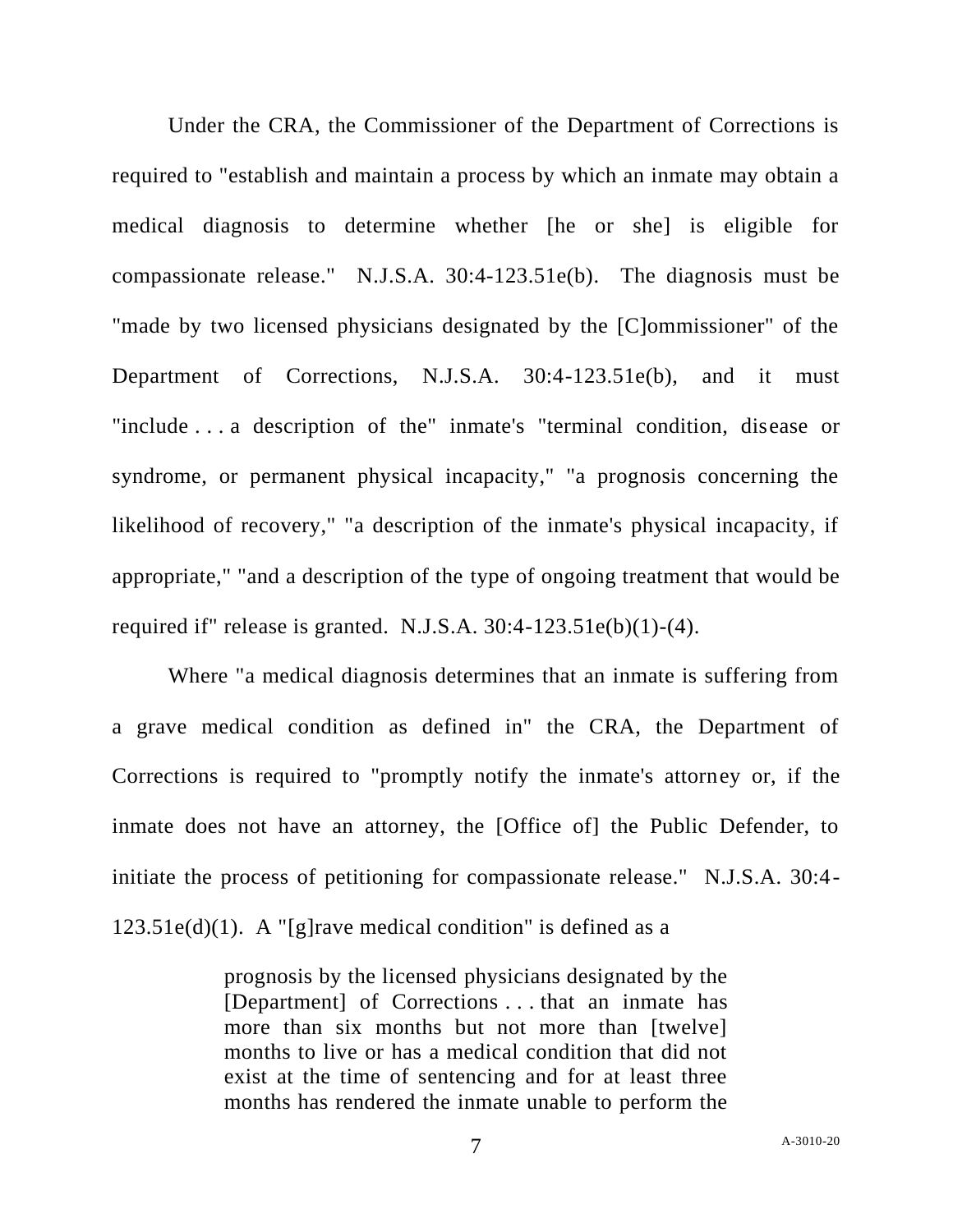activities of daily living, resulting in the inmate requiring [twenty-four]-hour care.

[N.J.S.A. 30:4-123.51e(l).]

An initial medical diagnosis of a grave medical condition does not render an inmate eligible to file a petition for compassionate release. A petition cannot "be filed until a subsequent medical diagnosis determines that the inmate is suffering from a terminal condition, disease or syndrome, or a permanent physical disability as defined in" the CRA "and the Department of Corrections issues to the inmate a Certificate of Eligibility for Compassionate Release." N.J.S.A. 30:4-123.51e(d)(1).

The CRA defines a "[t]erminal condition, disease[,] or syndrome" as a "prognosis by the licensed physicians designated by the Commissioner . . . that an inmate has six months or less to live." N.J.S.A. 30:4-123.51e(l). A "[p]ermanent physical incapacity" is defined as "a prognosis by the licensed physicians designated by the Commissioner . . . that an inmate has a medical condition that renders the inmate permanently unable to perform activities of basic daily living, results in the inmate requiring [twenty-four]-hour care, and did not exist at the time of sentencing." Ibid.

An inmate to whom a Certificate of Eligibility for Compassionate Release is issued "may petition the court for compassionate release," N.J.S.A. 30:4-123.51e(d)(2); see also N.J.S.A. 30:4-123.51e(f)(2) (stating "[n]o petition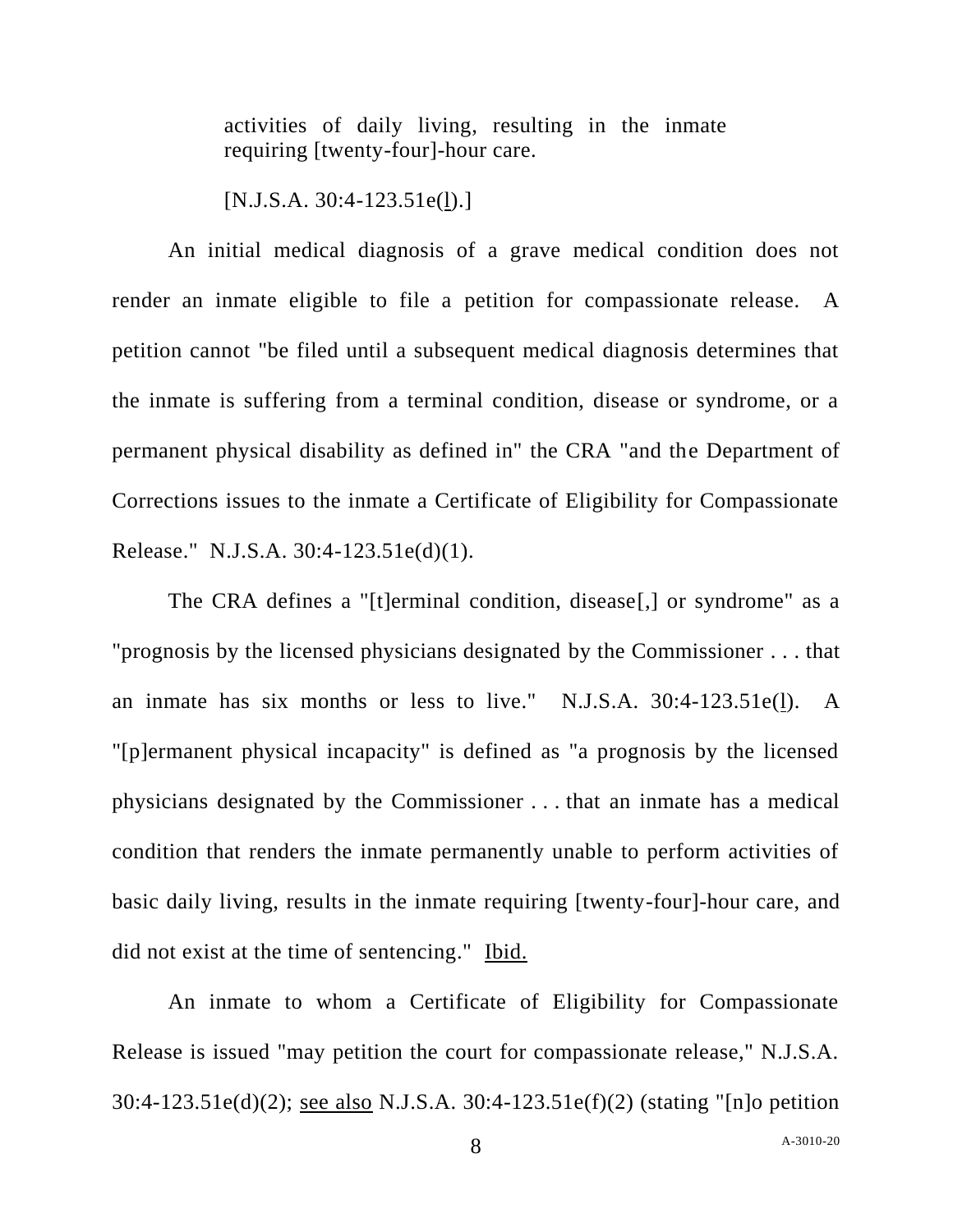for compassionate release may be submitted unless it is accompanied by a Certificate of Eligibility for Compassionate Release"), and a "request [for] representation from the Office of the Public Defender" for that purpose, N.J.S.A. 30:4-123e(d)(3). The Commissioner of the Department of Corrections must ensure that any inmate who applies for compassionate release is also provided an opportunity to apply for Medicaid benefits and assistance when completing the application. N.J.S.A. 30:4-123.51e(h).

An inmate opting to petition for compassionate release must serve a copy of the petition on the agency — either the county prosecutor or the Attorney General's Office — that prosecuted the case for which the inmate is serving his or her sentence. N.J.S.A.  $30:4-123.51e(e)(1)$ . The CRA requires the prosecuting agency to notify the "victim or member of the family of a victim entitled to notice relating to a parole or the consideration of . . . a parole" that they have an "opportunity to present a statement at the hearing . . . or to testify to the court concerning any harm suffered by the victim or family member at the time of the hearing." N.J.S.A. 30:4- 123.51e(e)(2).

The victim or the victim's family is permitted to submit comments to the court and advise the court of an intention to testify at the hearing. N.J.S.A.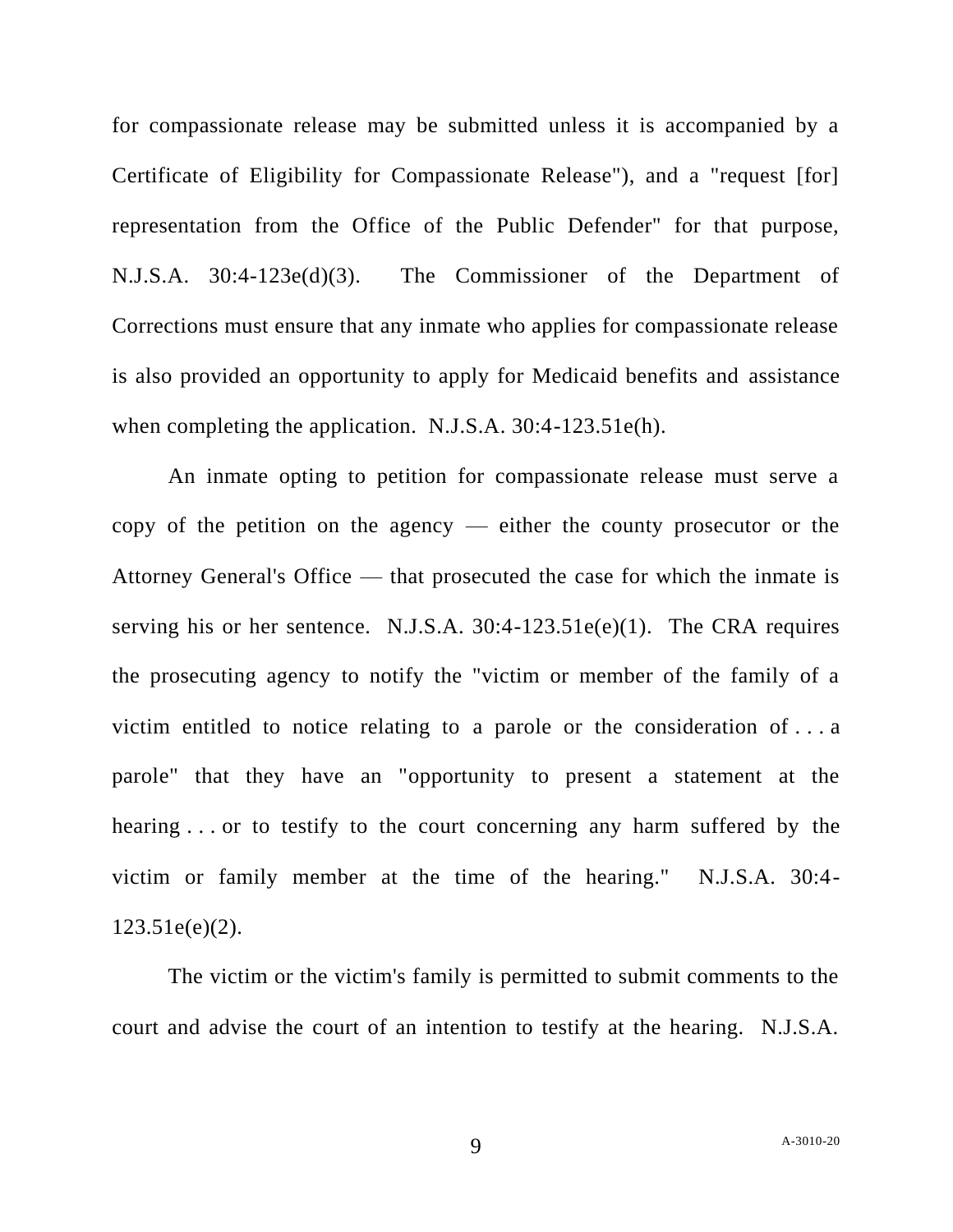30:4-123.51e(e)(3). The prosecutor may also respond to the petition. N.J.S.A. 30:4-123.51e(e)(6).

If the prosecutor objects to the petition or the court is notified the victim or a family member intends to testify at the hearing, the court must conduct "a hearing on the petition on an expedited basis." N.J.S.A. 30:4-123.51e(e)(7). If the court does not receive a timely objection from the prosecutor and is not notified the victim or victim's family member intends to testify, "the court may make a determination on the petition without holding a hearing." N.J.S.A. 30:4-123.51e(e)(7).

With or without a hearing, the CRA defines the issues presented for the court's decision. More particularly, the CRA states:

> [n]otwithstanding the provisions of subsection  $[(a])$ ] of [N.J.S.A.  $30:4-123.53$ ]<sup>4</sup>, the court may order the compassionate release of an inmate . . . if the court finds by clear and convincing evidence that the inmate is so debilitated or incapacitated by the terminal condition, disease or syndrome, or permanent physical incapacity as to be permanently physically incapable of committing a crime if released and, in the case of a permanent physical incapacity, the conditions established [by the Parole Board] under which the

<sup>&</sup>lt;sup>4</sup> N.J.S.A. 30:4-123.53 generally provides for the determination of the date of release of an inmate on parole.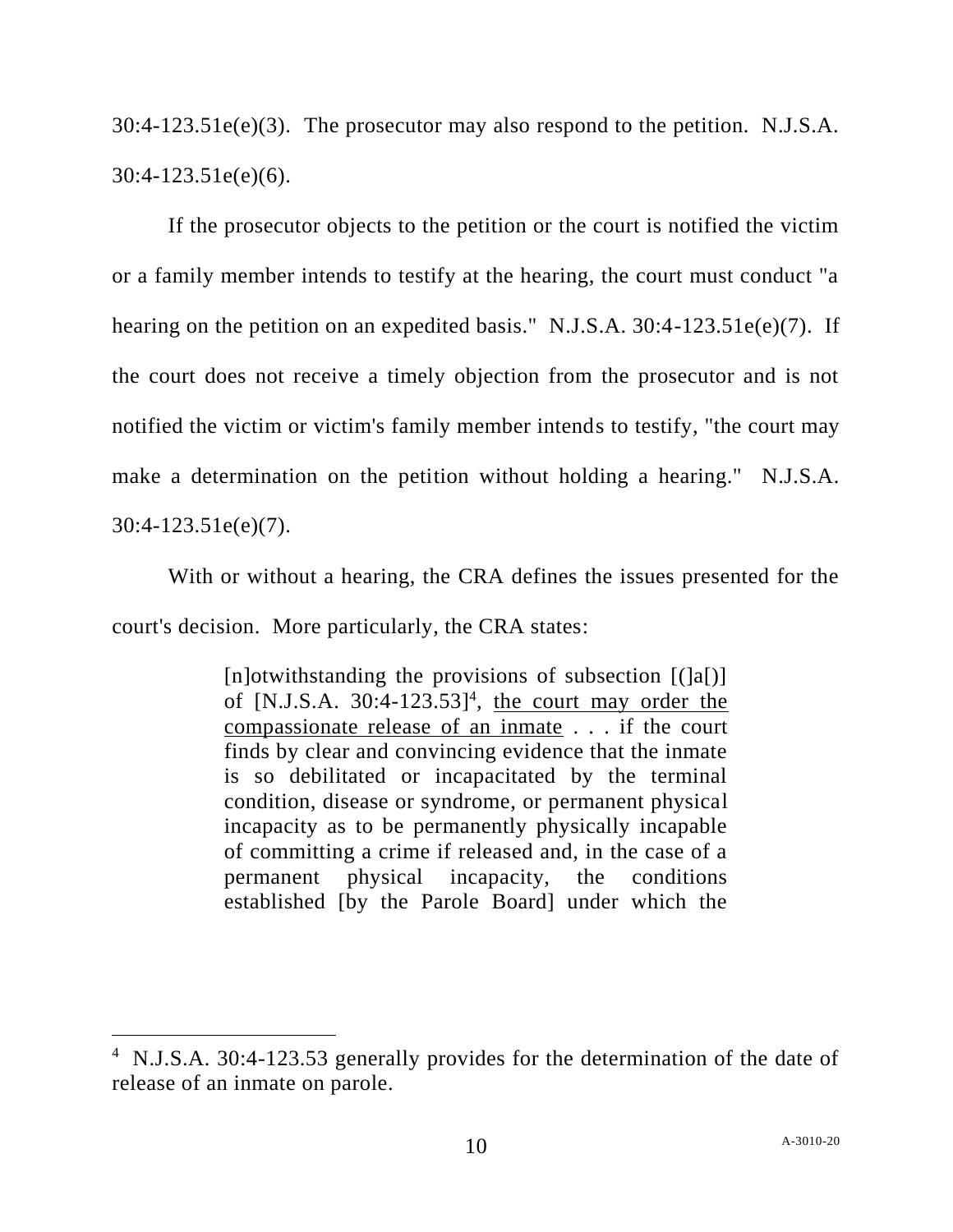inmate would be released would not pose a threat to public safety.<sup>5</sup>

[N.J.S.A. 30:4-123.51e(f)(1) (emphasis added).]

Thus, the CRA requires that the court make two determinations in its consideration of a petition for compassionate release. The court must first decide whether there is clear and convincing evidence "the inmate is so debilitated or incapacitated by the terminal condition, disease or syndrome, or permanent physical incapacity as to be permanently physically incapable of committing a crime if released." Ibid. The CRA provides a court must make a second determination for inmates who have proven they suffer from a qualifying permanent physical incapacity; the court must also decide whether there is clear and convincing evidence "the conditions established [by the Parole Board] under which the inmate would be released would not pose a threat to public safety." Ibid. The CRA does not expressly identify any other determinations a court is required to make in its consideration of a petition for compassionate release. The court must also "provide . . . written notice of its decision setting forth the reasons for granting or denying compassionate release." N.J.S.A. 30:4-123.51e(f)(3).

<sup>&</sup>lt;sup>5</sup> The "conditions established [by the Parole Board]" referred to in the statute are those included in the "inmate's release plan" as defined by N.J.S.A. 30:4-  $123.51e(h)(1)-(3)$ .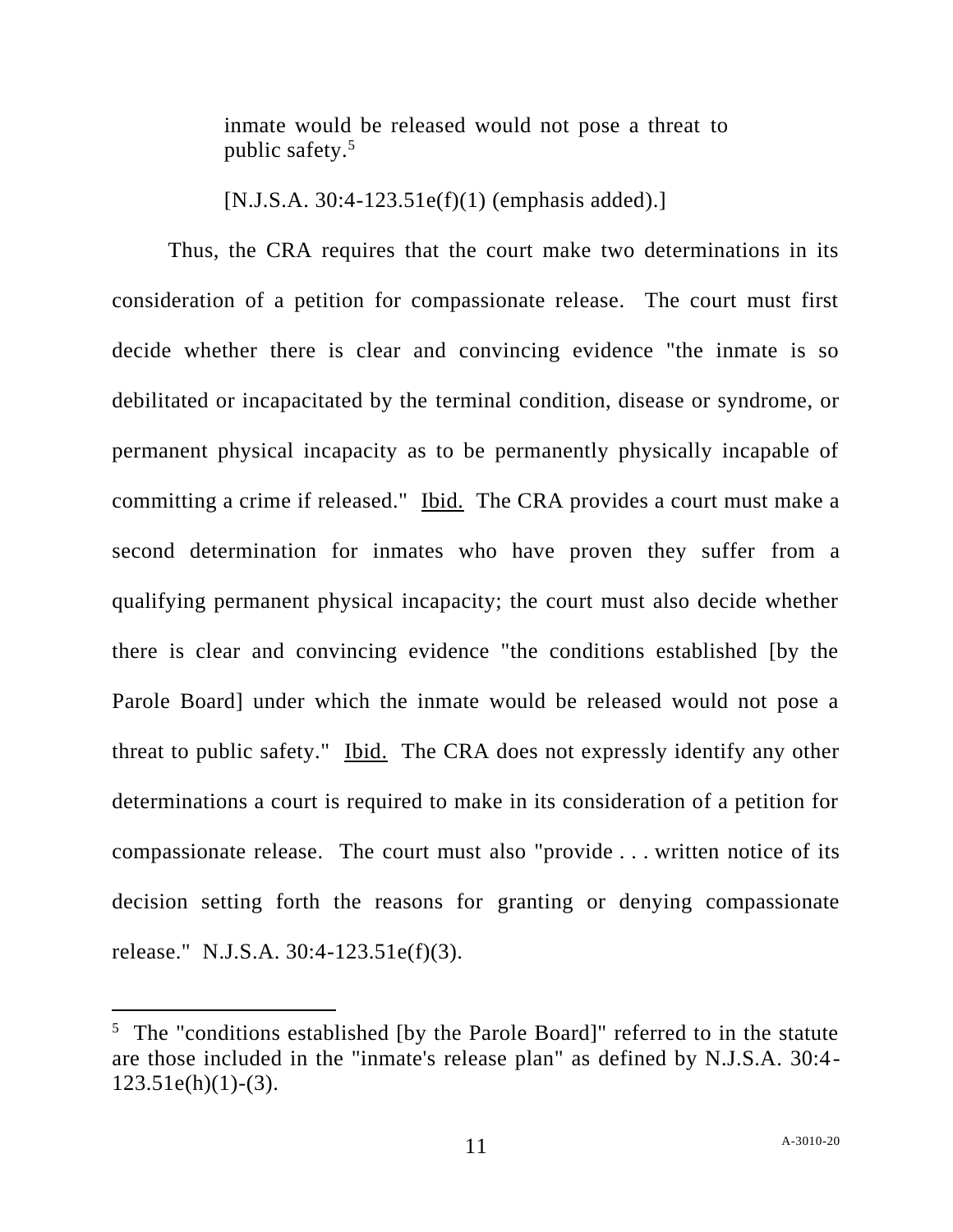The CRA also defines the role of the State Parole Board in the process of determining whether a petition for compassionate release may be granted. As a condition precedent to an order for release under the CRA, the State Parole Board must "ensure that the inmate's release plan" satisfies three conditions. N.J.S.A. 30:4-123.51e(h). The conditions include "identification of a community sponsor," "availability of appropriate medical services sufficient to meet treatment requirements," and "housing . . . suitable to the inmate's medical condition, disease or syndrome, or permanent physical incapacity." N.J.S.A. 30:4-123.51e(h)(1)-(3).

The CRA allows the State Parole Board to impose the conditions authorized under N.J.S.A. 30:4-123.59 on an inmate granted compassionate release, N.J.S.A. 30:4-123.51e(i), and the State Parole Board also is charged with informing the prosecuting agency that obtained the inmate's conviction if an inmate "granted compassionate release is no longer so debilitated or incapacitated by a terminal condition, disease or syndrome, or by a permanent physical incapacity as to be physically incapable of committing a crime or, in the case of a permanent physical incapacity, the parolee poses a threat to public safety," N.J.S.A. 30:4-123.51e(j).

These provisions of the CRA provide the statutory framework for our analysis of the court's denial of A.M.'s petition for compassionate release.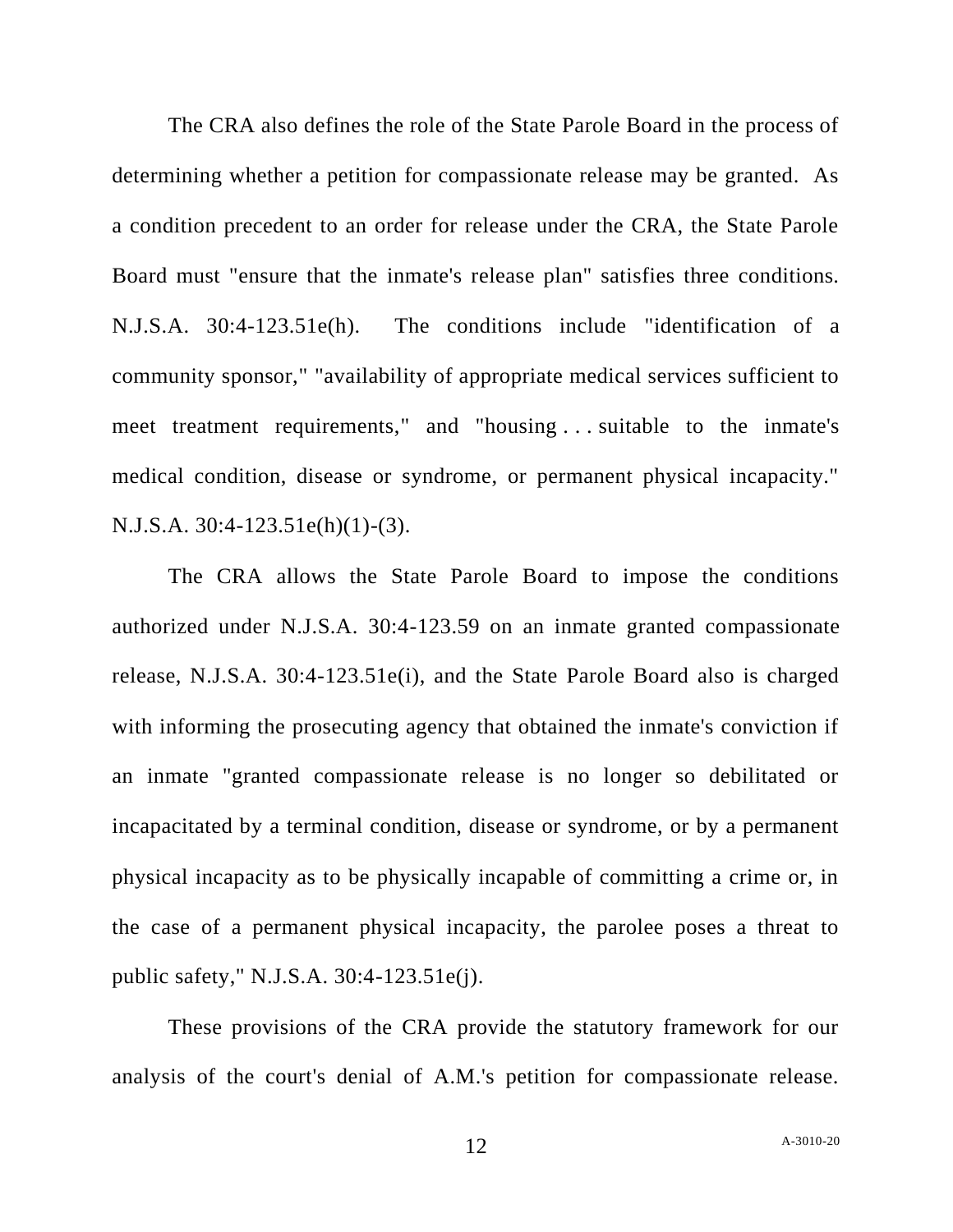Prior to addressing her petition and the court's decision, however, we summarize the events leading to her conviction and sentence.

#### A.M.'s Conviction, Sentence, and Incarceration

A grand jury charged A.M. in an indictment with first-degree knowing and purposeful murder of her husband, N.J.S.A.  $2C:11-3(a)(1)$  and (2), and second-degree possession of a handgun for an unlawful purpose, N.J.S.A. 2C:39-4(a). The trial evidence showed A.M. and her husband were embroiled in marital difficulties in the months prior to May 2010. In March 2010, A.M. discussed with her husband his "desire" to divorce A.M., and, by April, A.M. had retained an attorney who drafted a complaint for divorce.

During those months, A.M. contacted a friend several times looking for a gun, and she asked if the friend knew where she could obtain a gun illegally. When those efforts failed, A.M. had a locksmith open a safe in her husband's closet. A.M. took a handgun from the safe that she later used to shoot her husband.

A.M. later explained that during the early morning hours of a day in May 2010, she argued with her husband about money, and she told her husband she intended to report what she believed to be his inappropriate actions with one of their daughters. According to A.M., her husband became furious, and she shot him multiple times as he moved towards her.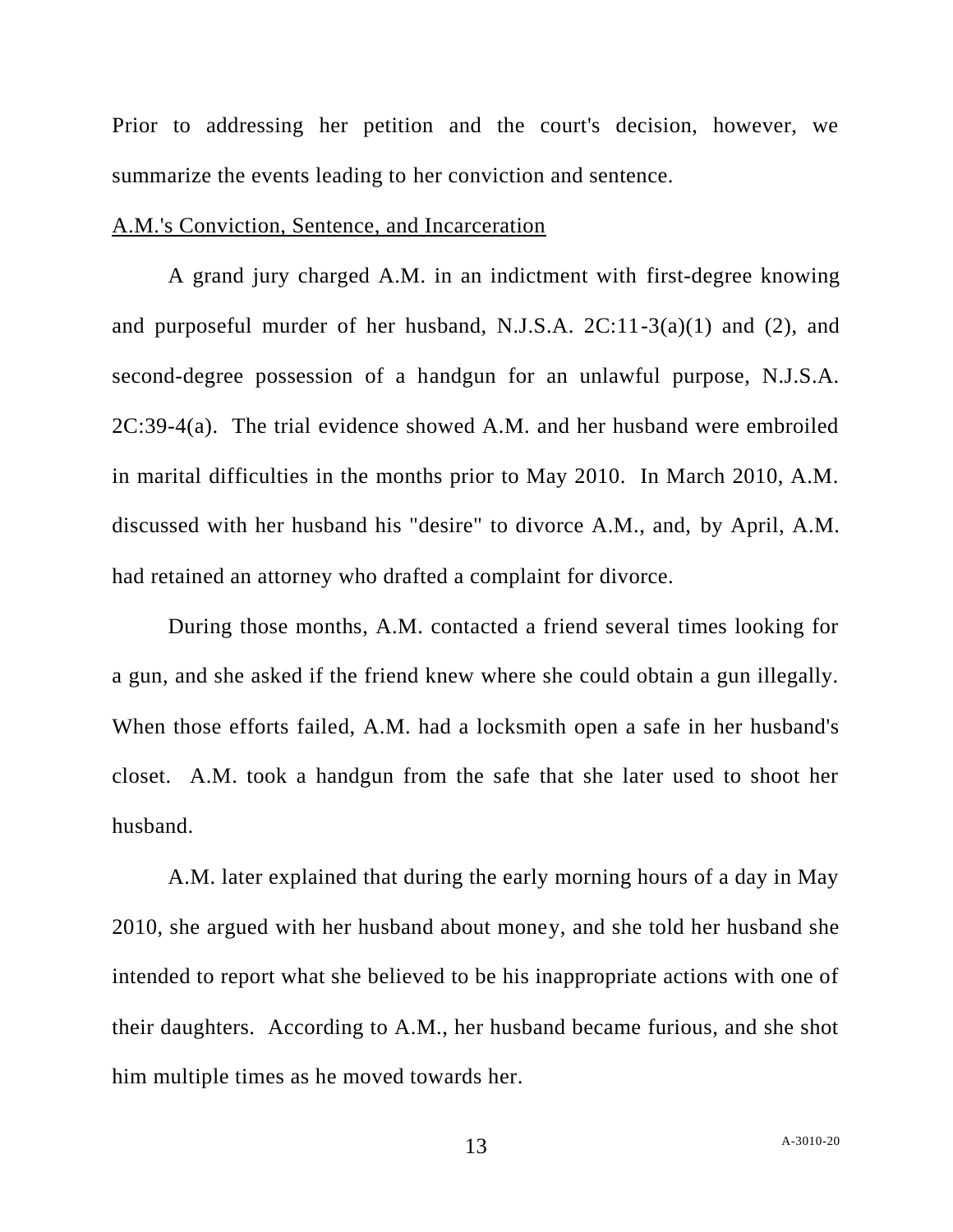One of the couple's three children entered the room and saw her father lying on the floor with A.M. standing next to him. A.M. told the child her father was drunk and had fallen. Five hours later, A.M. called her sister and said she thought she shot her husband. A.M. then called 911. When the police arrived and found A.M.'s deceased husband, they arrested A.M., who reported she shot her husband, using every round in the gun.

A jury convicted A.M. of knowing and purposeful murder and possession of a handgun for an unlawful purpose. The record presented at A.M.'s 2013 sentencing reflected she was diagnosed with multiple sclerosis in 2005, took numerous medications, and was interviewed by the probation department for its presentence investigation report while located in the infirmary of the county jail. The court imposed an aggregate forty-year prison term with the requirement A.M. serve eighty-five percent of the term, or thirtyfour years, without parole eligibility as required under the No Early Release Act (NERA), N.J.S.A. 2C:43-7.2.

Since A.M.'s March 2013 sentencing, she has been incarcerated at the Edna Mahan Correctional Facility for Women. During that entire time, she has been confined to the infirmary.

### A.M.'s Petition For Release On Parole Under The CRA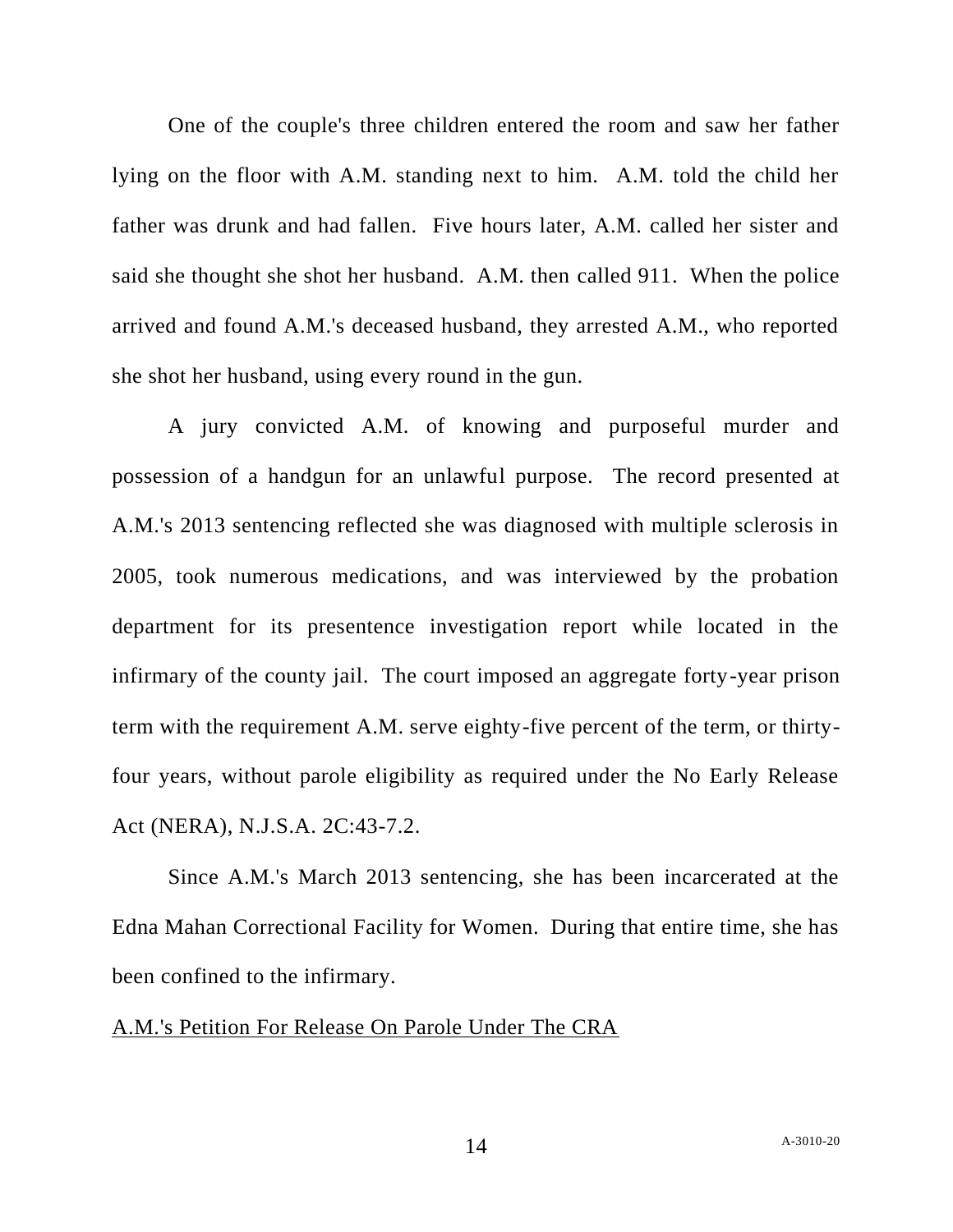In December 2020, two physicians submitted reports supporting A.M.'s release under the CRA. In a December 17, 2020 report, Dr. Edith Senyumba, diagnosed A.M. with progressive end-stage multiple sclerosis, hypothyroidism, and urinary incontinence-chronic catheterization. Dr. Senyumba determined A.M.'s prognosis is "poor[,]" and A.M. requires "nursing home level care" because it is necessary to turn her frequently to prevent decubitus, change her after bowel movements, feed her, and use a lift to facilitate getting her out of bed and for daily hygiene. The doctor observed A.M. "is completely dependent on nursing care for [activities of daily living] and is bedridden."

Dr. Sandra Braimbridge reported on December 31, 2020, that A.M.'s diagnosis includes progressive end-stage multiple sclerosis, hypothyroidism, and urinary incontinence-chronic catheterization. She determined A.M.'s prognosis is "poor and progressive" and A.M.'s "most recent brain MRI done [in] January 2020 showed multiple new brain lesions compared to [an] MRI done in March 2016." The doctor noted A.M. requires twenty-four-hour care, and A.M. "is not able to do anything for herself."

Dr. Hesham Soliman, a managing physician employed by the Department of Corrections, reviewed Dr. Braimbridge's and Dr. Senyumba's reports, as well as A.M.'s "medical record in the entirety." Dr. Soliman noted A.M. is diagnosed with progressive end-stage multiple sclerosis, her prognosis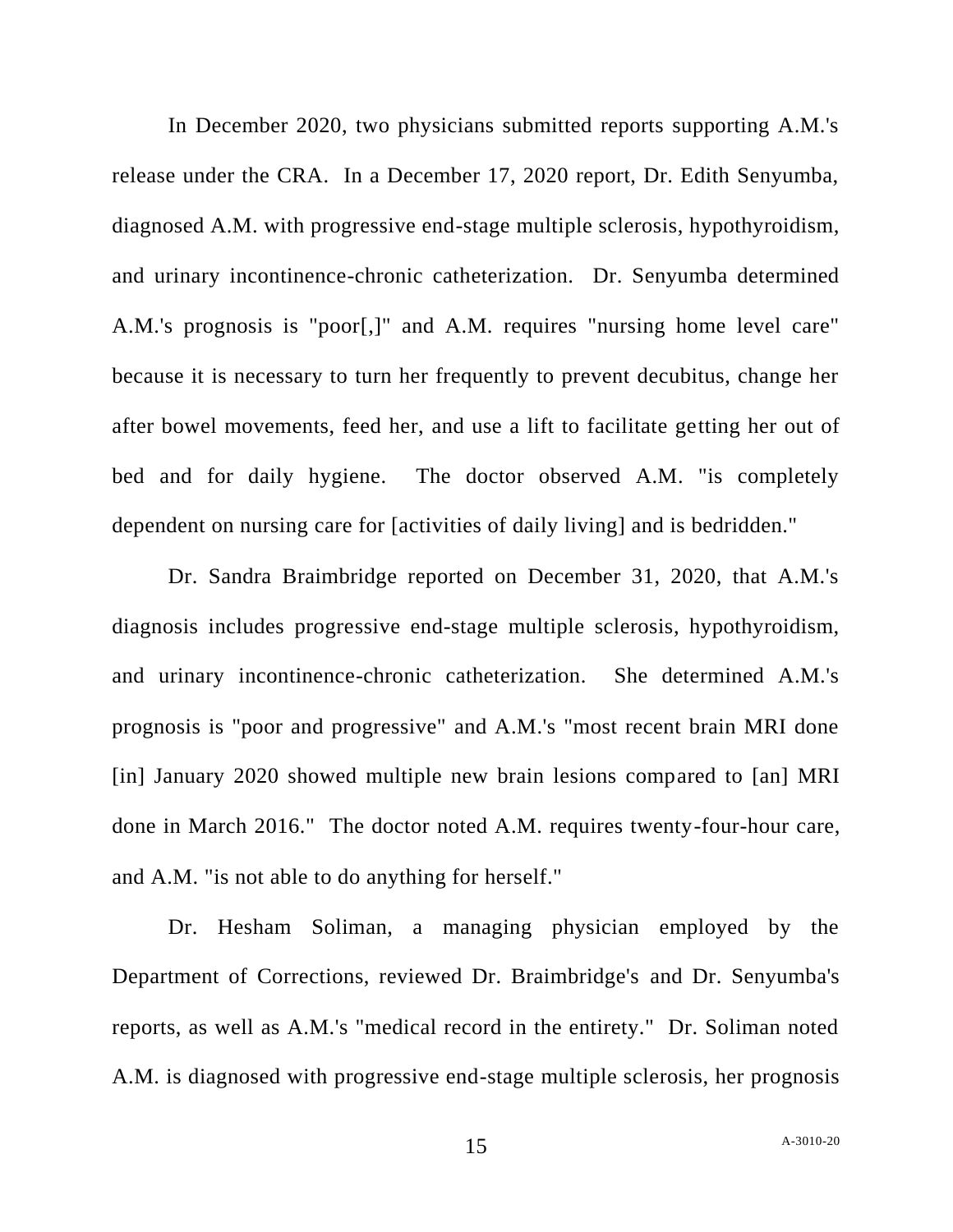is poor and progressive, and she is completely dependent on nursing care for all activities of daily living. He determined A.M. suffered from the medical conditions permitting release under the CRA, finding her condition will "be fatal in the near future or [constitutes a] permanent physical disability."

The Commissioner of the Department of Corrections issued a Certificate of Eligibility for Compassionate Release to A.M., who then filed a petition for release under the CRA. A.M. also submitted letters from family members and friends in support of her request.<sup>6</sup> A.M. sought compassionate release, claiming she suffered from a qualifying permanent physical incapacity under the CRA.<sup>7</sup> See N.J.S.A. 30:4-123.51e( $\underline{1}$ ). The State opposed the petition, and the victim's and A.M.'s children advised the court they intended to oppose the petition and testify at the hearing.

During the first day of the hearing, the court considered only whether A.M.'s then-current diagnosis of progressive end-stage multiple sclerosis existed at the time of sentencing. The court considered the issue because, as

<sup>&</sup>lt;sup>6</sup> Defendant filed a pro se petition for release under the CRA on March 4, 2021, and later filed a March 15, 2021 petition after the assignment of counsel. The first petition was dismissed by the court. We address only the March 15, 2021 petition.

 $7$  A.M.'s petition for release under the CRA is not based on a claim she suffers from a terminal condition, disease or syndrome as defined in N.J.S.A. 30:4- 123.51e(l).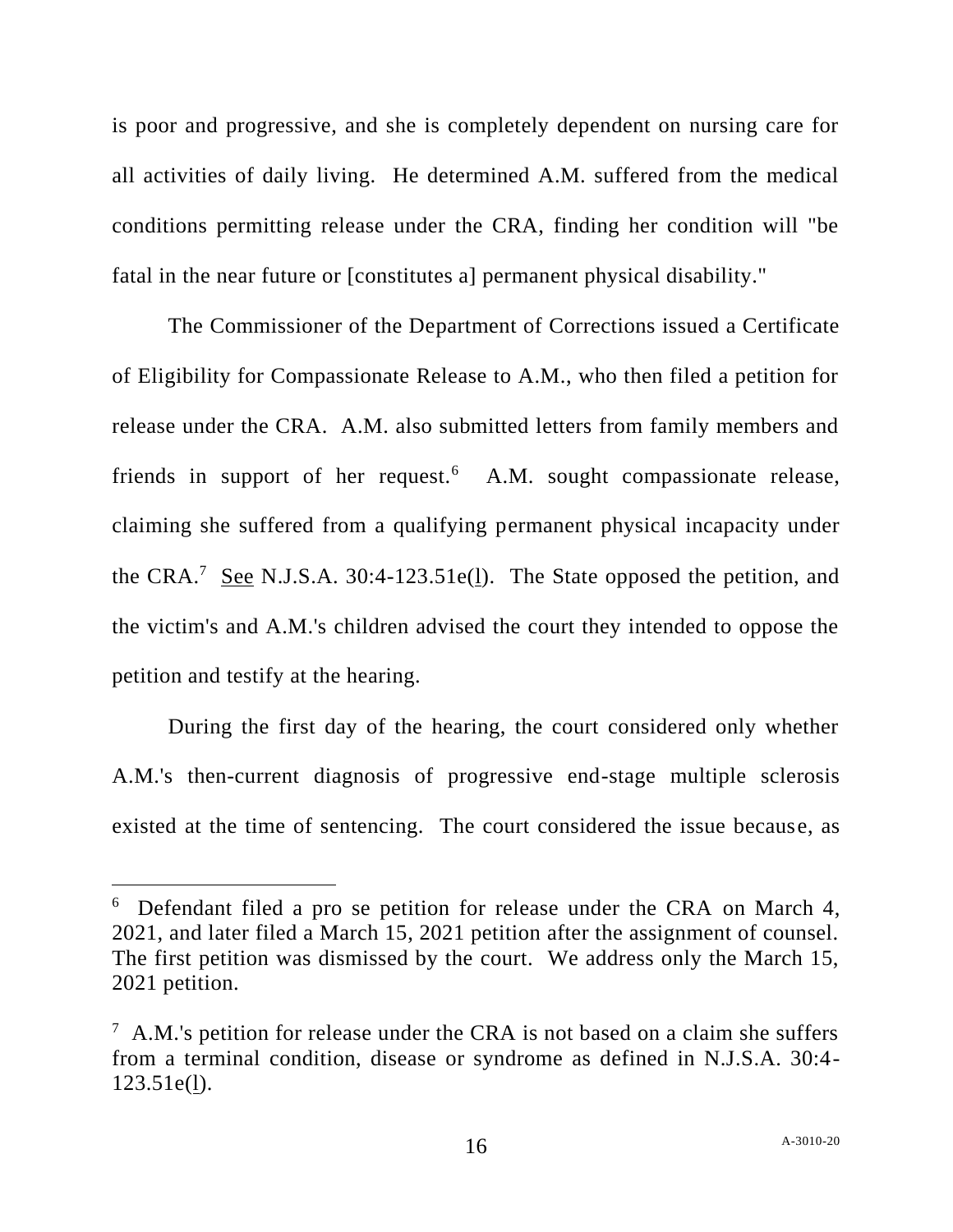noted, to obtain compassionate release under the CRA based on a permanent physical incapacity, an inmate must demonstrate by clear and convincing evidence the "medical condition that renders [him or her] permanently unable to perform activities of basic daily living . . . did not exist at the time of sentencing." N.J.S.A. 30:4-123.51e(l). A.M. presented a single witness, Dr. Javier Taboada, her treating neurologist, who testified about the changes in A.M.'s condition since her 2013 sentencing.

In an opinion from the bench, the court noted the State did not dispute A.M. suffered from a permanent physical incapacity that rendered her unable to perform the activities of basic daily living as required under N.J.S.A. 30:4- 123.51e(l) to qualify for compassionate release. Instead, the State argued A.M. did not qualify for release on parole under N.J.S.A. 30:4-123.51e(l) because she suffered from the condition — multiple sclerosis — at the time of sentencing.

The court rejected the State's argument and found credible A.M.'s treating physician's testimony that the progression of A.M.'s disease rendered it "materially different" than it was eight years earlier when she was sentenced. The court concluded A.M. established by clear and convincing evidence she suffered from a permanent physical incapacity that did not exist at sentencing and which rendered her unable to perform any activities of basic daily living.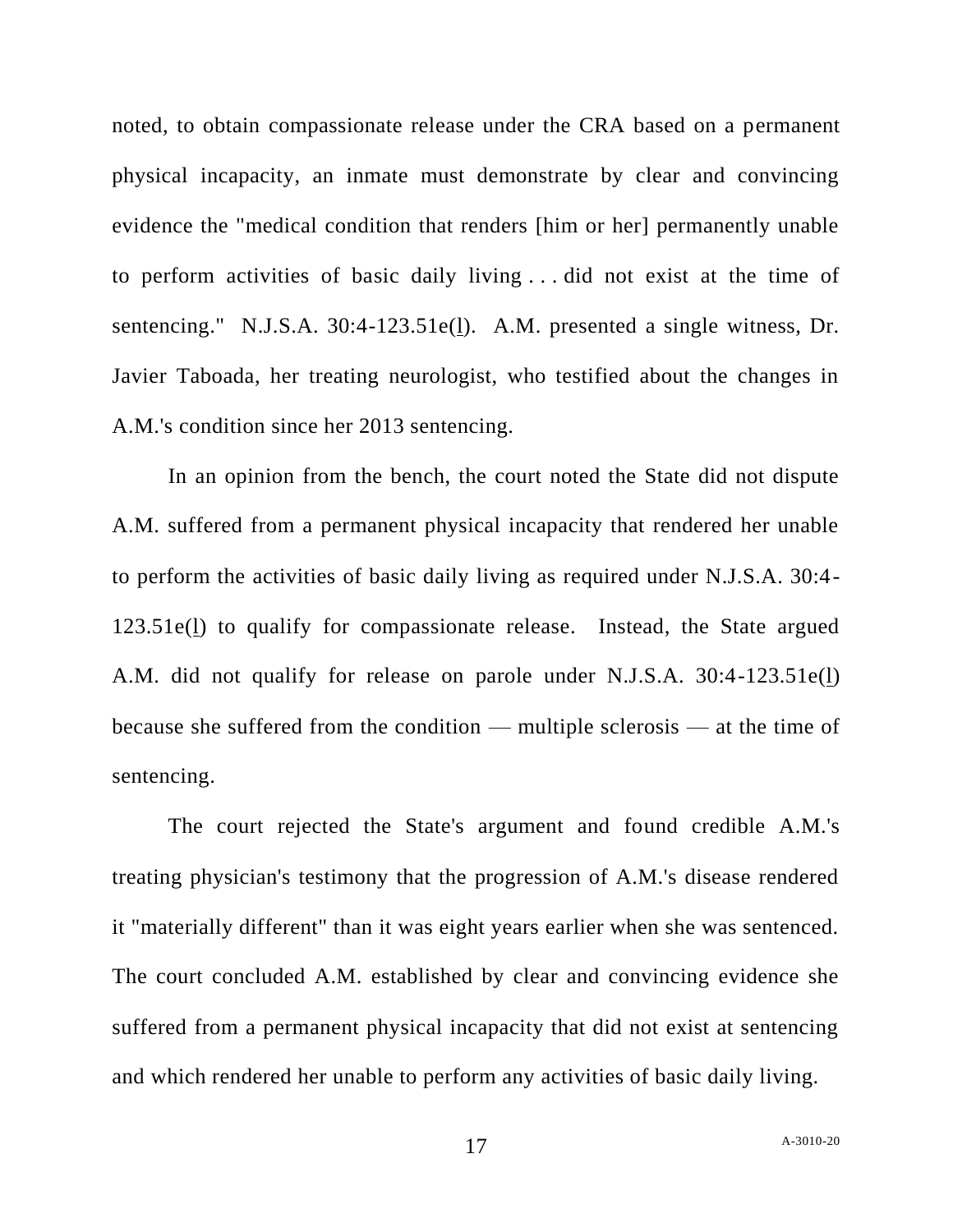Consistent with its oral opinion, the court's May 17, 2021 order states the medical condition A.M. claimed required her release under the CRA progressive end-stage multiple sclerosis — did not exist at the time of her 2013 sentencing. The court's order further memorialized its determination A.M. suffers from a "permanent physical incapacity" that qualifies her for release under the CRA, N.J.S.A.  $30:4-123.51e(1).$ <sup>8</sup>

On the second and final day of the hearing, the court considered the arguments of the parties, and the testimony of the victim's and A.M.'s children, each of whom opposed A.M.'s petition. The court also heard testimony from the victim's mother who explained her opposition to A.M.'s petition. The court reserved decision.

In its written decision, the court identified the record presented, detailed the parties' contentions, and summarized the testimony from the victim's children and mother. The court first determined that, as a matter of law, A.M. is eligible for release under the CRA even though she has not completed service of her mandatory period of parole ineligibility under NERA.<sup>9</sup>

<sup>&</sup>lt;sup>8</sup> The State did not cross-appeal from the court's May 17, 2021 order.

<sup>9</sup> The State does not seek review of that determination by the court. We therefore do not address it.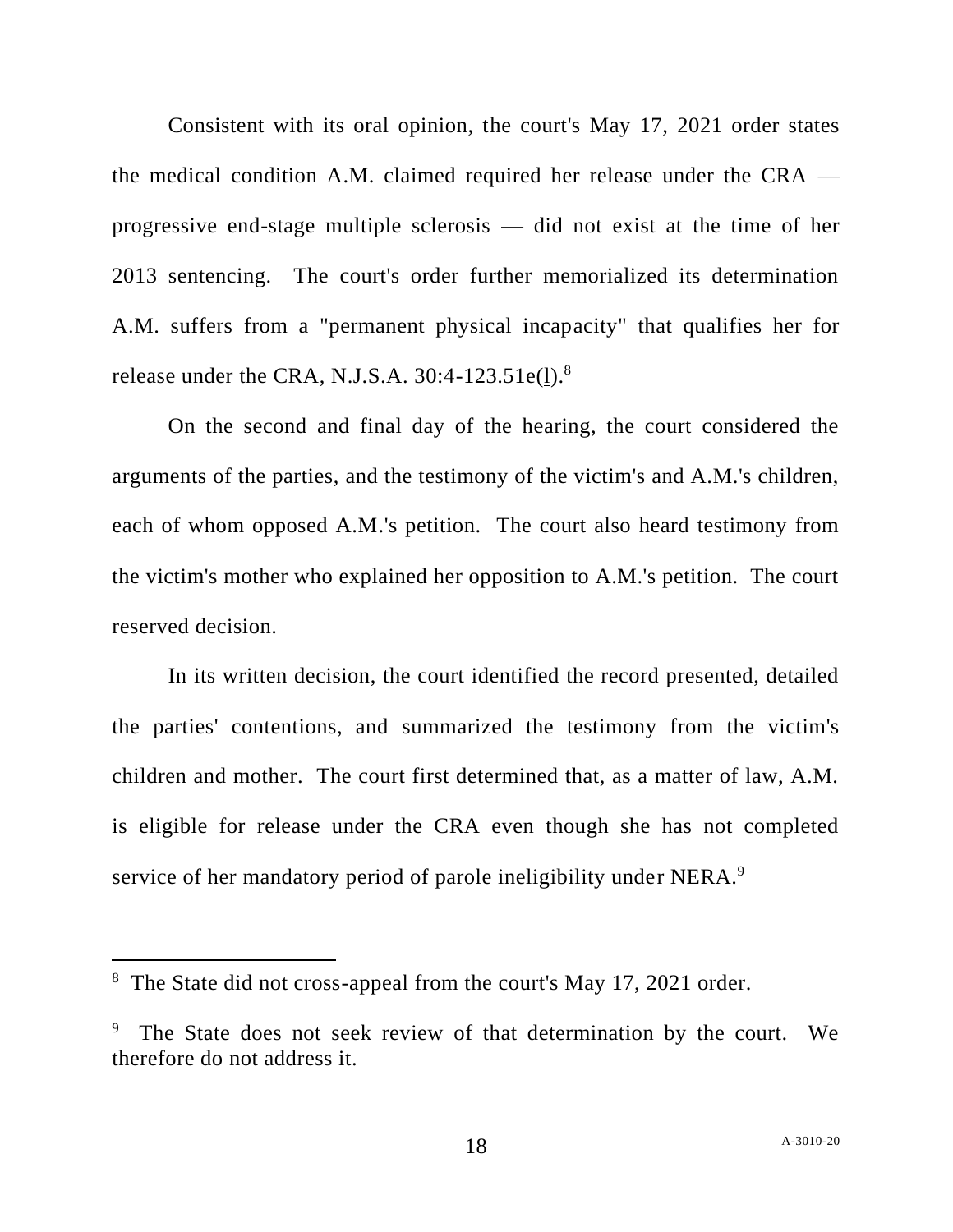The court further noted that in its May 17, 2021 order it determined A.M. established by clear and convincing evidence she has a "permanent physical incapacity" as defined in N.J.S.A. 30:4-123.51e(l). The court also found A.M. satisfied her burden of presenting clear and convincing evidence she satisfied the two requirements for release under N.J.S.A. 30:4-  $123.51e(f)(1)$ . That is, the court found A.M. proved she is "so debilitated or incapacitated by the . . . permanent physical incapacity as to be permanently physically incapable of committing a crime if released," and "the conditions established in accordance with subsection (h) of [the CRA] under which the inmate would be released would not pose a threat to public safety." N.J.S.A.  $30:4-123.51e(f)(1).^{10}$ 

Although it determined defendant satisfied her burden of proving she suffered from a permanent physical incapacity and she would not pose a threat to public safety if released, the court reasoned that satisfaction of those eligibility requirements under N.J.S.A.  $30:4-123.51e(f)(1)$  did not require A.M.'s release under the CRA. The court found that despite its determination there was clear and convincing evidence defendant satisfied the permanent

<sup>&</sup>lt;sup>10</sup> As noted, subsection (h) of the CRA requires that, as a condition precedent to compassionate release, the Parole Board is required to ensure the inmate's release plan satisfies certain statutory requirements. N.J.S.A. 30:4-  $123.51e(h)(1)-(3)$ .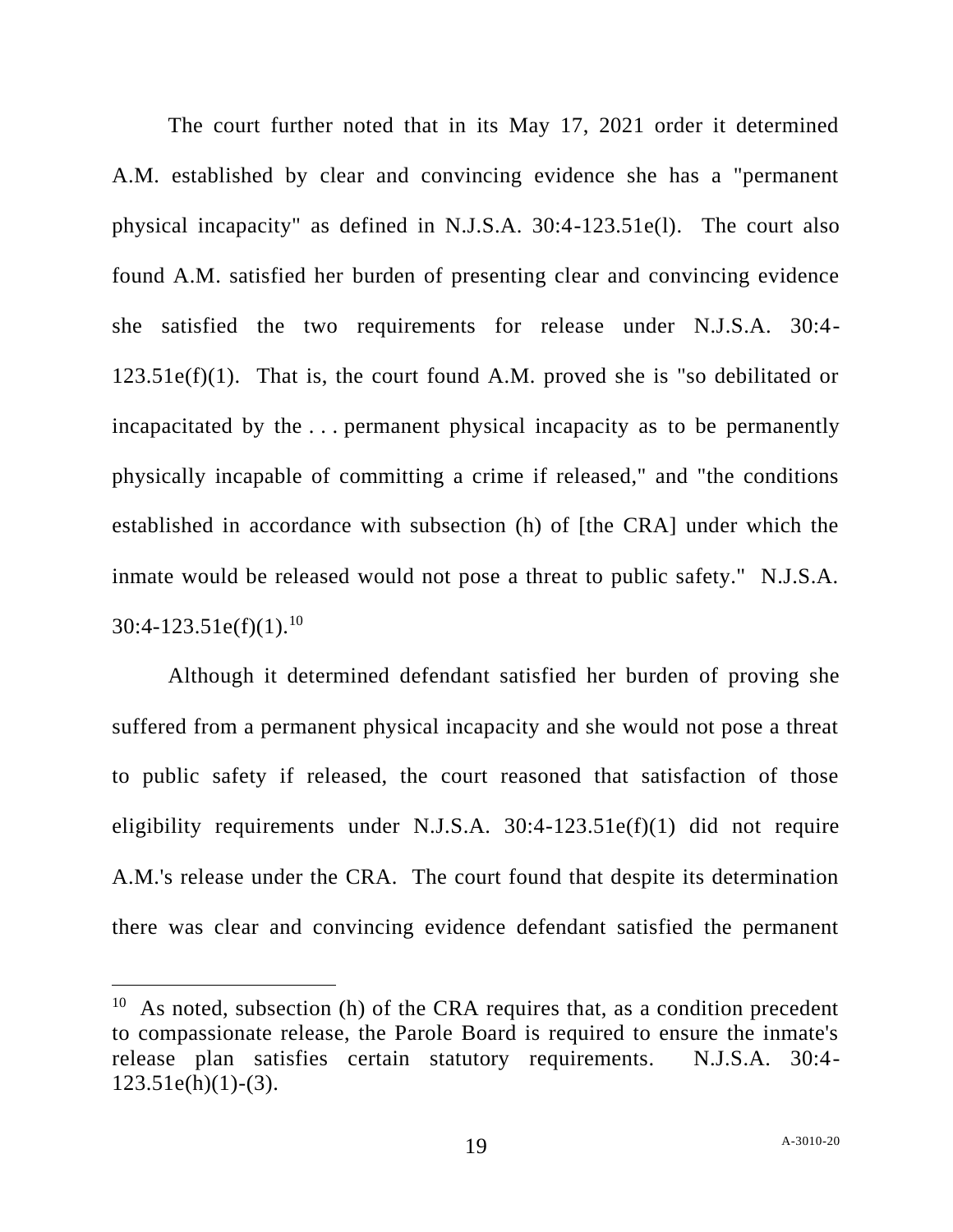physical incapacity and public safety requirements of N.J.S.A. 30:4-  $123.51e(f)(1)$ , it had discretion to deny the petition because the statute provides that a court "may" grant compassionate release to eligible inmates satisfying those requirements.

The court then observed the statute did not include any criteria for the exercise of what it found to be its discretion in deciding a petition for release under the CRA. The court therefore reasoned it should rely on the factors the Court outlined in State v. Priester, 99 N.J. 123 (1985), for determining a motion for a modification of sentence due to illness or infirmity under Rule  $3:21-10(b)(2).^{11}$ 

The court considered A.M.'s petition and gave great weight to three factors — the nature and severity of defendant's crime, the severity of her sentence, and the opposition of the victim's family and adverse impact release would have on them — and concluded those factors "strongly and substantially

<sup>11</sup> In Priester, the Court outlined factors a court must balance when considering a motion under Rule 3:21-10(b)(2), which allows an amendment of "a custodial sentence to permit the release of a defendant because of illness or infirmity of the defendant." 99 N.J. at 128. The factors include: "the nature of the defendant's illness and the deleterious effect of incarceration on the defendant's health"; "the availability of medical services in prison"; whether there is a change in circumstances since the original sentence; the "severity of the crime"; "the severity of the sentence"; the defendant's criminal record; "the defendant's role in bringing about his [or her] current state of health"; and the risk defendant poses to the public if released. Id. at 135-37.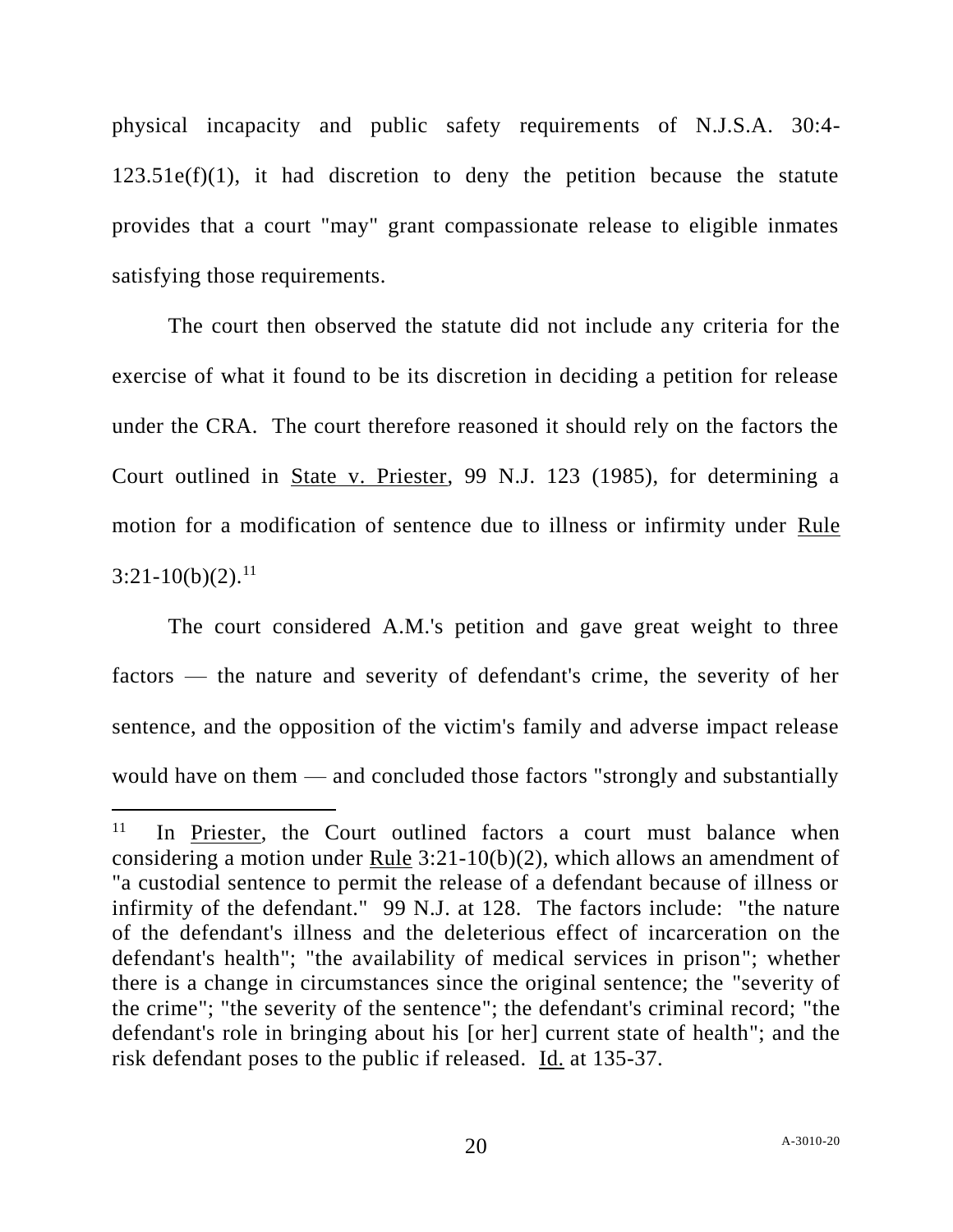outweigh the factors" the court found favored release — defendant's current condition, her lack of a threat to public safety if released, the availability of medical services if she is released, and her lack of a prior criminal history at sentencing.

The court entered an order denying A.M.'s petition for release under the

CRA. This appeal followed. A.M. presents the following arguments for our consideration:

# POINT I

THE LAW DIVISION ERRED IN DENYING [DEFENDANT]'S PETITION FOR COMPASSIONATE RELEASE BECAUSE THE COURT ERRONEOUSLY CONCLUDED THAT IT HAD DISCRETION TO DENY [DEFENDANT]'S PETITION AFTER FINDING THAT ALL THE STATUTORY CRITERIA HAD BEEN MET.

> A. The Court Properly Concluded That [Defendant] Meets The Statutory Criteria For Compassionate Release.

> B. The Word "May" In The Portion Of The Compassionate Release Statute That Authorizes The Court To Grant The Release Of A Statutorily Eligible Petitioner Must Be Given Mandatory Significance To Effectuate The Intent Of The Legislature.

> C. In Determining Whether A Petitioner Is Statutorily Eligible For Release, The Court Should Consider New Jersey's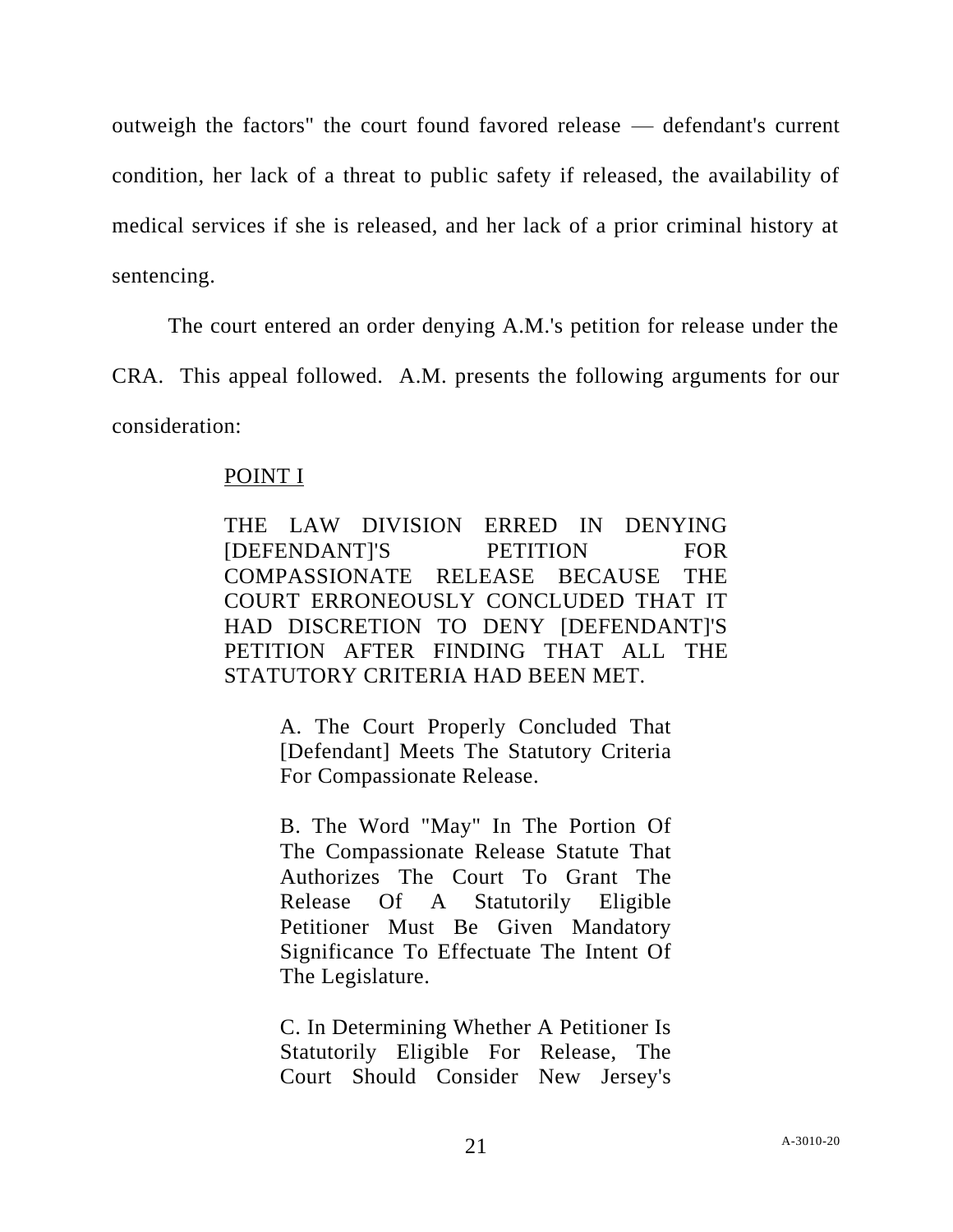Parole Factors Insofar As They Relate To The Petitioner's Future Risk.

#### POINT II

ALTERNATIVELY, EVEN IF THE COURT HAD DISCRETION TO DENY [DEFENDANT]'S PETITION, REVERSAL IS STILL REQUIRED BECAUSE THE COURT RELIED ON IMPROPER FACTORS IN DENYING [DEFENDANT]'S COMPASSIONATE RELEASE.

#### II.

A.M. argues the court erred by denying her petition under the CRA. She contends that once the court found she proved by clear and convincing evidence she "is so debilitated or incapacitated by [her] . . . permanent physical incapacity as to be physically incapable of committing a crime if released" and "the conditions . . . under which [she] would be released would not pose a threat to public safety," N.J.S.A. 30:4-123.51e(f)(1), the court was required to grant her petition. She claims that although N.J.S.A. 30:4-  $123.51e(f)(1)$  provides that a court "may order compassionate release of an inmate" if the stated qualifications for release are proven by clear and convincing evidence, the statute should be interpreted to require release to give effect to the Legislature's intent and purpose.

"Questions related to statutory interpretations are legal ones" that we review de novo. State v. S.B., 230 N.J. 62, 67 (2017). "The goal of all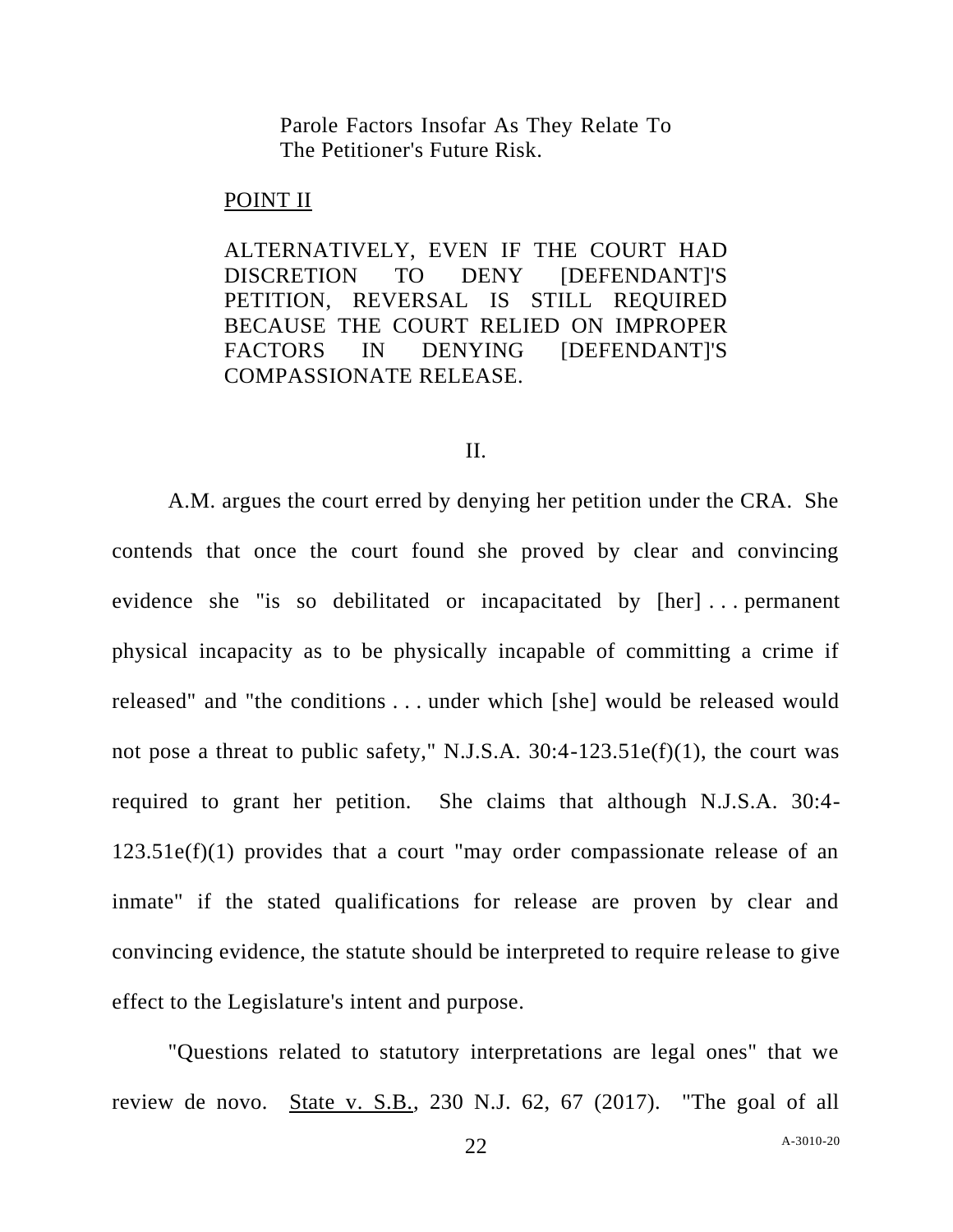statutory interpretation is 'to determine and give effect to the Legislature's intent.'" State v. Lopez-Carrera, 245 N.J. 596, 612 (2021) (quoting In re Registrant H.D., 241 N.J. 412, 418 (2020)).

We are guided in our interpretation of the CRA by "the well-settled rules of statutory construction 'to determine and give effect to the Legislature's intent.'" H.D., 241 N.J. at 418 (quoting DYFS v. A.L., 213 N.J. 1, 20 (2013)). "[T]he best indicator of that intent is the plain language chosen by the Legislature[,]" State v. Frye, 217 N.J. 566, 575 (2014) (quoting State v. Gandhi, 201 N.J. 161, 176 (2010)), but "a statute's words and phrases should also 'be read and construed with their context,'" Lopez-Carrera, 245 N.J. at 613 (quoting State v. McCray,  $243$  N.J. 196,  $208$   $(2020)$ ). We therefore do not read a statute's words "in isolation; we instead consider 'them in context with related provisions so as to give sense to the legislation as a whole.'" Ibid. (quoting DiProspero v. Penn, 183 N.J. 477, 492 (2005)).

A court should not consider "'extrinsic interpretative aids' when 'the statutory language is clear and unambiguous, and susceptible to only one interpretation[.]'" DiProspero, 183 N.J. at 492 (quoting Lozano v. Frank DeLuca Constr., 178 N.J. 513, 522 (2004)). However, a court may properly consider "extrinsic evidence if a plain reading of the statute leads to an absurd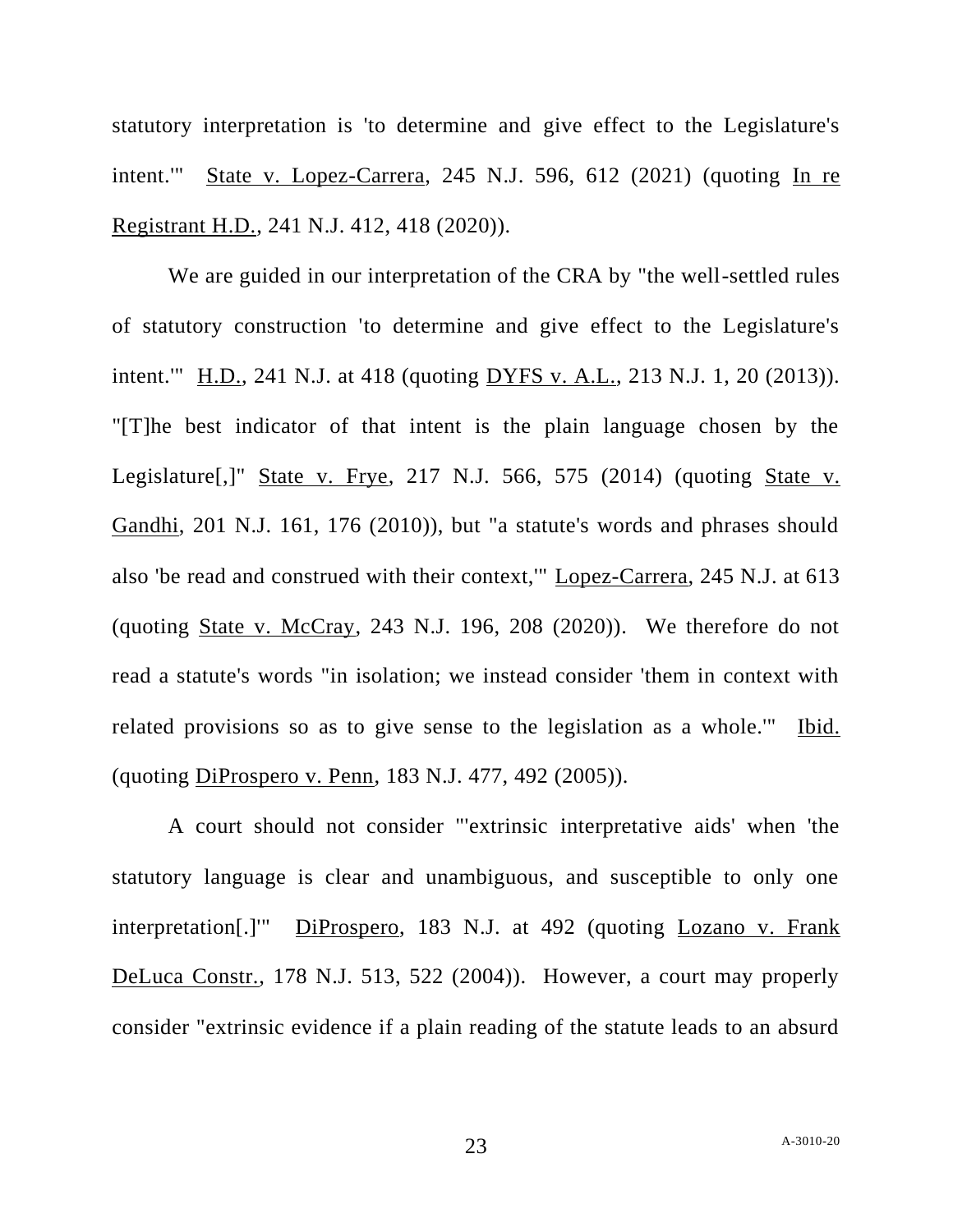result or if the overall statutory scheme is at odds with the plain language." Id. at 493.

The State contends that because N.J.S.A. 30:4-123.51e(f)(1) provides a court "may" release an inmate who has presented clear and convincing evidence he or she suffers from a qualifying permanent physical incapacity such that he or she is physically incapable of committing a crime and the conditions of release would not pose a threat to public safety, a court has discretion to deny such a petition. The State further asserts that because the court has discretion, it is free to consider factors not set forth in the CRA in determining whether to grant or deny a petition for compassionate release parole.

The State relies on the principle of statutory construction that "use of the word 'may' generally conveys that an action is permissive, not mandatory." State v. C.W., 449 N.J. Super. 231, 256 (App. Div. 2017) (quoting Myers v. Ocean City Zoning Bd., 439 N.J. Super. 96, 101 (App. Div. 2015)). The State also relies on dicta from our decision in F.E.D., stating that because N.J.S.A.  $30:4-123.51e(f)(1)$  provides that a court " $\frac{may}{may}$  order ... compassionate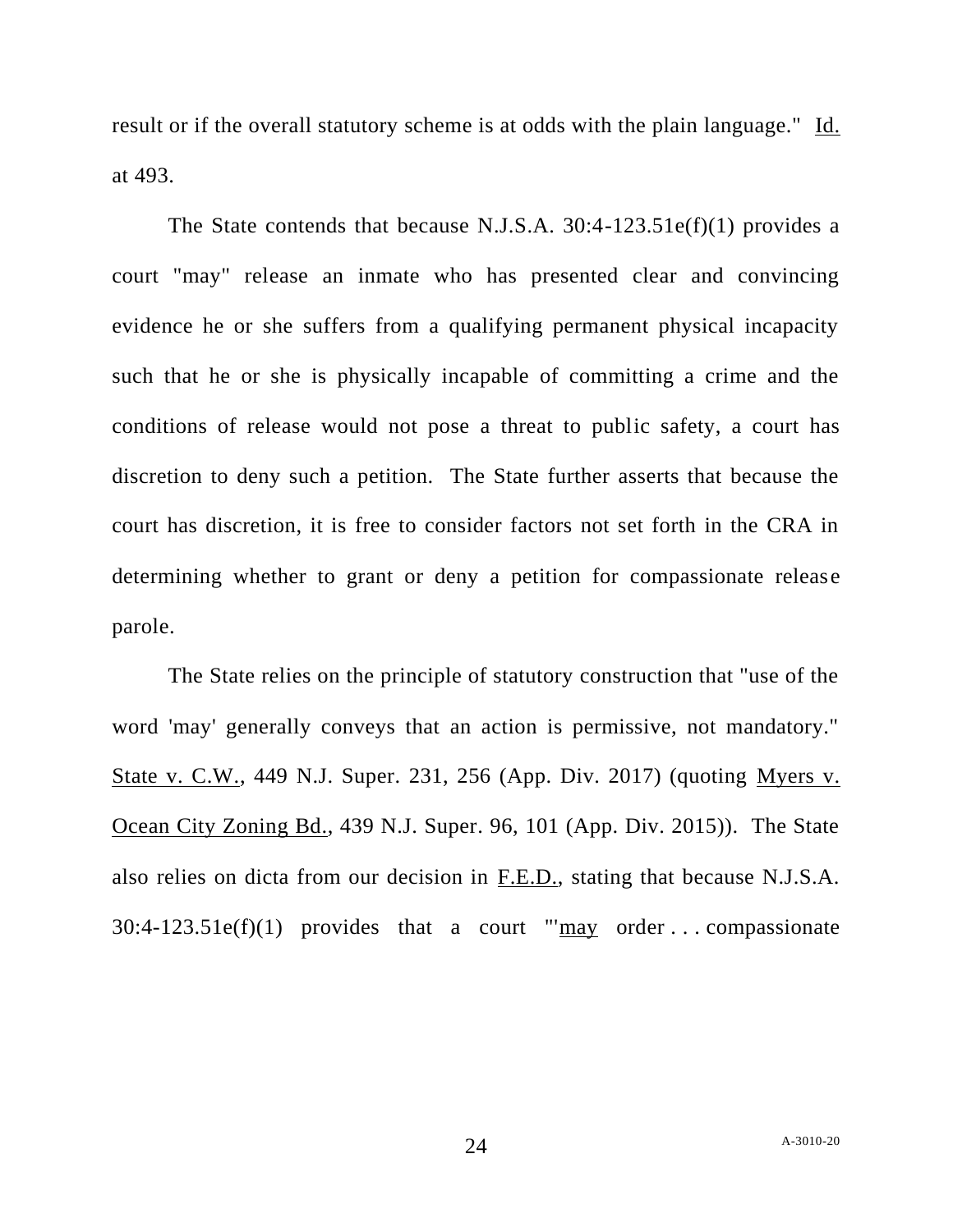release," the CRA "grants the trial court discretion to deny it."<sup>12</sup> 469 N.J. Super. at 51 (alteration in original).

Although "[t]he word 'may' is ordinarily permissive or directory, and the words 'must' and 'shall' are generally mandatory[,] [s]uch terms . . . have been held to be interchangeable whenever necessary to execute the clear intent of the Legislature. The problem is primarily one of ascertaining the intent of the Legislature." Harvey v. Essex Cnty. Bd. of Freeholders, 30 N.J. 381, 391-92 (1959); see also Bell v. W. Emp.'s Ins. Co., 173 N.J. Super. 60, 65 (App. Div. 1980) (stating "shall" and "may" are to "be deemed interchangeable when necessary to execute the clear intent of the Legislature"); 1A Norman J. Singer, Sutherland Statutes and Statutory Construction § 25:4 (6th ed. 2000) ("Whether a statute should be given mandatory . . . effect is . . . a question of statutory construction to which all of the rules and principles of construction are applicable . . . [however,] [u]nless the context otherwise indicates, use of the word 'shall' (except in future tense) indicates a mandatory intent.").

"[T]he rule that the use of the word 'may' ordinarily reflects an intent to confer discretionary authority is merely an aid in determining probable

<sup>&</sup>lt;sup>12</sup> We note that in  $F.E.D.$  we were not required to address, as we must here, whether a trial court has discretion to deny a petition for compassionate release after finding by clear and convincing evidence that an inmate satisfies the conditions for release under N.J.S.A. 30:4-123.51e(f)(1).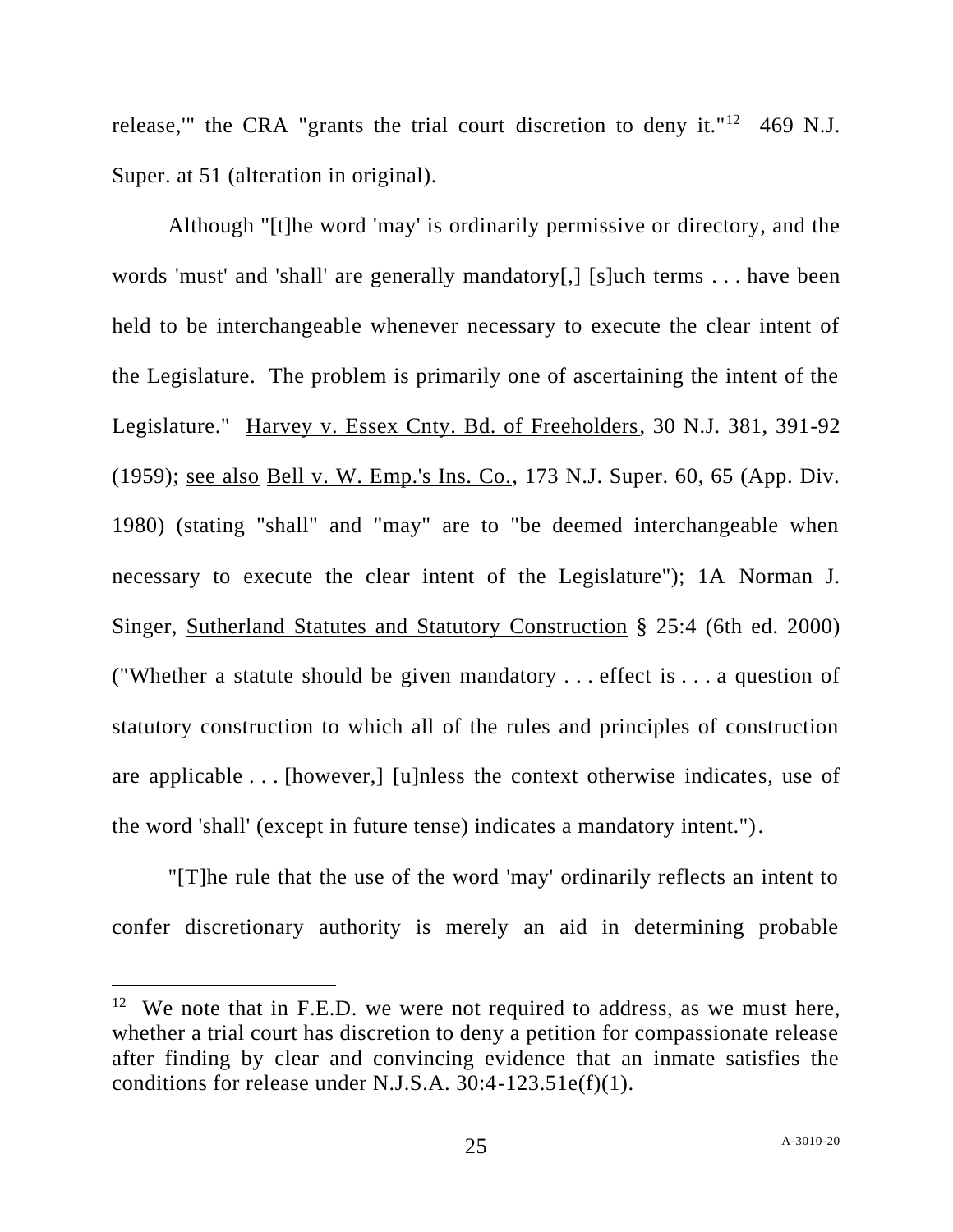legislative intent." State v. Ercolano, 335 N.J. Super. 236, 244 (App. Div. 2000). Thus, contrary to the State's contention, the term "may" in N.J.S.A.  $30:4-123.51e(f)(1)$  does not necessarily require a finding a trial court has discretion to deny a request for compassionate release where the court finds, as it did here, clear and convincing evidence an inmate satisfies the only substantive criteria for release delineated in the CRA. We must interpret "may" in a manner consistent with the Legislature's intent. See Harvey, 30 N.J. at 391-92; see also DiProspero, 183 N.J. at 492 (explaining "[t]he Legislature's intent is the paramount goal when interpreting a statute").

The CRA modifies the Parole Act in a significant respect pertinent here. Through its repeal of the medical parole statute, N.J.S.A. 30:4-123.51c, and enactment of the CRA, N.J.S.A. 30:4-123.51e, the Legislature transferred the decision-making authority for releasing inmates with terminal conditions, syndromes, diseases, and permanent physical incapacities from the State Parole Board to the courts, while, at the same time, providing that all other parole decisions remain within the exclusive authority of the State Parole Board. The CRA therefore constitutes an exception within the Parole Act; it vests the courts, and not the State Parole Board, with the authority to grant compassionate release parole.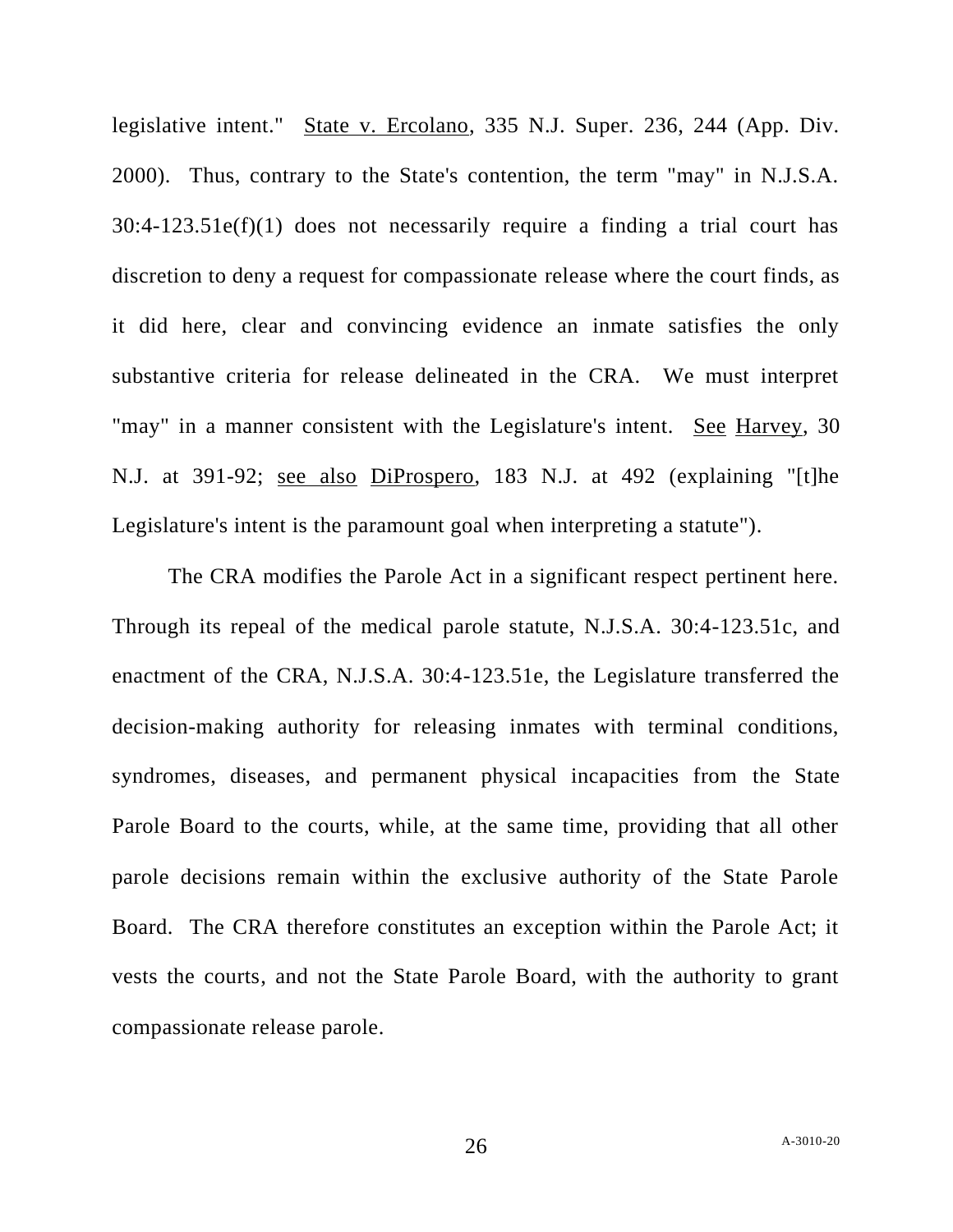To achieve that result, the CRA uses "may" twice to describe the authority of the courts to decide a petition for compassionate release parole. First, subsection (a) of N.J.S.A. 30:4-123.51e broadly provides that "[n]otwithstanding any provision of [the Parole Act] to the contrary, the court may release an inmate who qualifies under [the CRA] for compassionate release at any time during the term of incarceration." N.J.S.A. 30:4-123.51e(a) (emphasis added). Subsection (f)(1) more specifically provides that "[n]otwithstanding the provisions of subsection [(]a[)] of" N.J.S.A. 30:4- 123.53, "the court may order compassionate release" if it finds clear and convincing evidence the inmate satisfies the statute's permanent physical incapacity and public safety requirements.  $N.J.S.A. 30:4-123.51e(f)(1)$ (emphasis added).

We consider the CRA's use of the word "may" in both subsections in context. <u>See</u> N.J.S.A. 1:1-1 (requiring in part that the "[w]ords and phrases" of a statute "shall be read and construed [in] context"). We therefore must give effect to the prefatory "[n]otwithstanding" clauses in both subsections of the statute to provide meaning to the term "may" that follows each. When considered in context, the "[n]otwithstanding" phrases prefacing the term "may" in subsections (a) and  $(f)(1)$  of the CRA denote that compassionate release is a different form of parole that is subject to the requirements,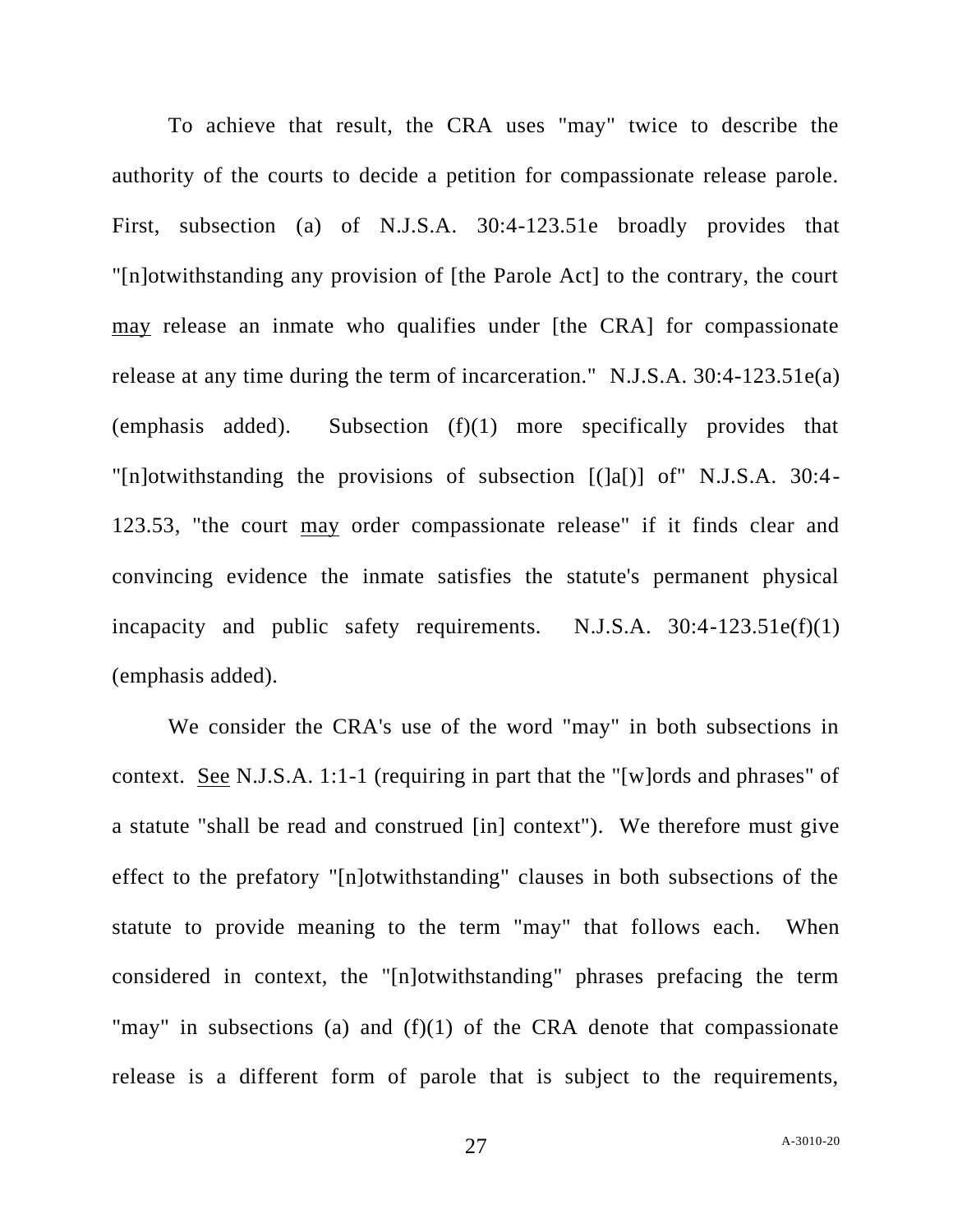procedures, and standards of the CRA. That is, "notwithstanding" the other provisions of the Parole Act, release on compassionate release parole is governed by the CRA.

More particularly, subsection (a) provides that "[n]otwithstanding" the provisions of the Parole Act vesting the State Parole Board with the exclusive authority to make parole release decisions, the courts are authorized to — that is, "may" — make compassionate release parole decisions under the CRA. N.J.S.A. 30:4-123.51e(a). Thus, by declaring that notwithstanding the other provisions of the Parole Act a court may release an inmate who qualifies under the CRA, N.J.S.A. 30:4-123.51e(a), the Legislature plainly stated the courts and not the State Parole Board are vested with the authority to make a parole release decision — compassionate release parole — under the CRA. Similarly, in subsection (f)(1), the Legislature provided that under the CRA the courts are authorized to — "may" — release inmates on compassionate release parole on a date different than the one otherwise applicable under N.J.S.A. 30:4- 123.53(a) to the State Parole Board's parole release decisions under the Parole Act.

We therefore interpret "may" in N.J.S.A. 30:4-123.51e(a) and (f)(1) as a part of a plainly stated declaration of a grant of authority to the courts to make a parole release decision — for compassionate release parole under the CRA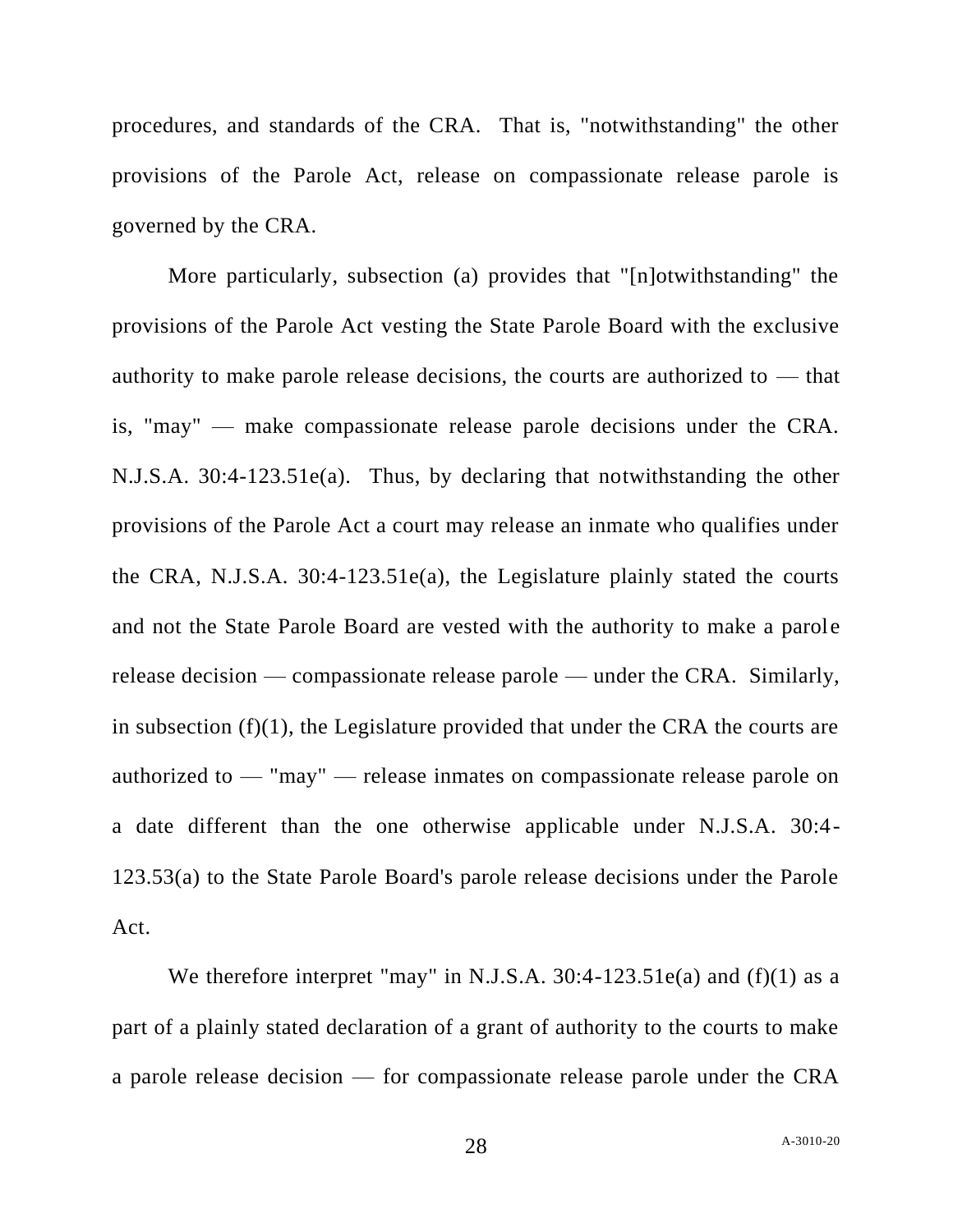on a date untethered to those applicable to inmates who are ineligible for release under the CRA — that had previously been vested in the State Parole Board under the Parole Act and would otherwise fall within the State Parole Board's exclusive authority. When considered in that context, use of the word "may" is clearly intended only as an expression of the Legislature's intent to vest the courts with authority to make compassionate release parole decisions. That interpretation is consistent with the CRA's plain language; it is supported by the context in which the word "may" is used; and it gives effect to the legislative intent to transfer the decision-making authority to the courts. See F.E.D., 469 N.J. Super. at 50 (explaining the CRA "empowered" courts to release inmates on parole, a decision formerly vested in the Parole Board under the medical parole statute, N.J.S.A. 30:4-123.51c (repealed 2020)).

We also find no support in the plain language of either subsection (a) or  $(f)(1)$  for a determination that "may" is intended to define the manner in which the courts are required to exercise that authority. The purpose of the CRA is to establish a procedure that expedites the decision-making process for parole requests made by inmates suffering from either a terminal condition, disease, or syndrome, and those who suffer from permanent physical disabilities, who, are physically incapable of committing a crime if released and who may be released on conditions such that they will not pose a threat to public safety.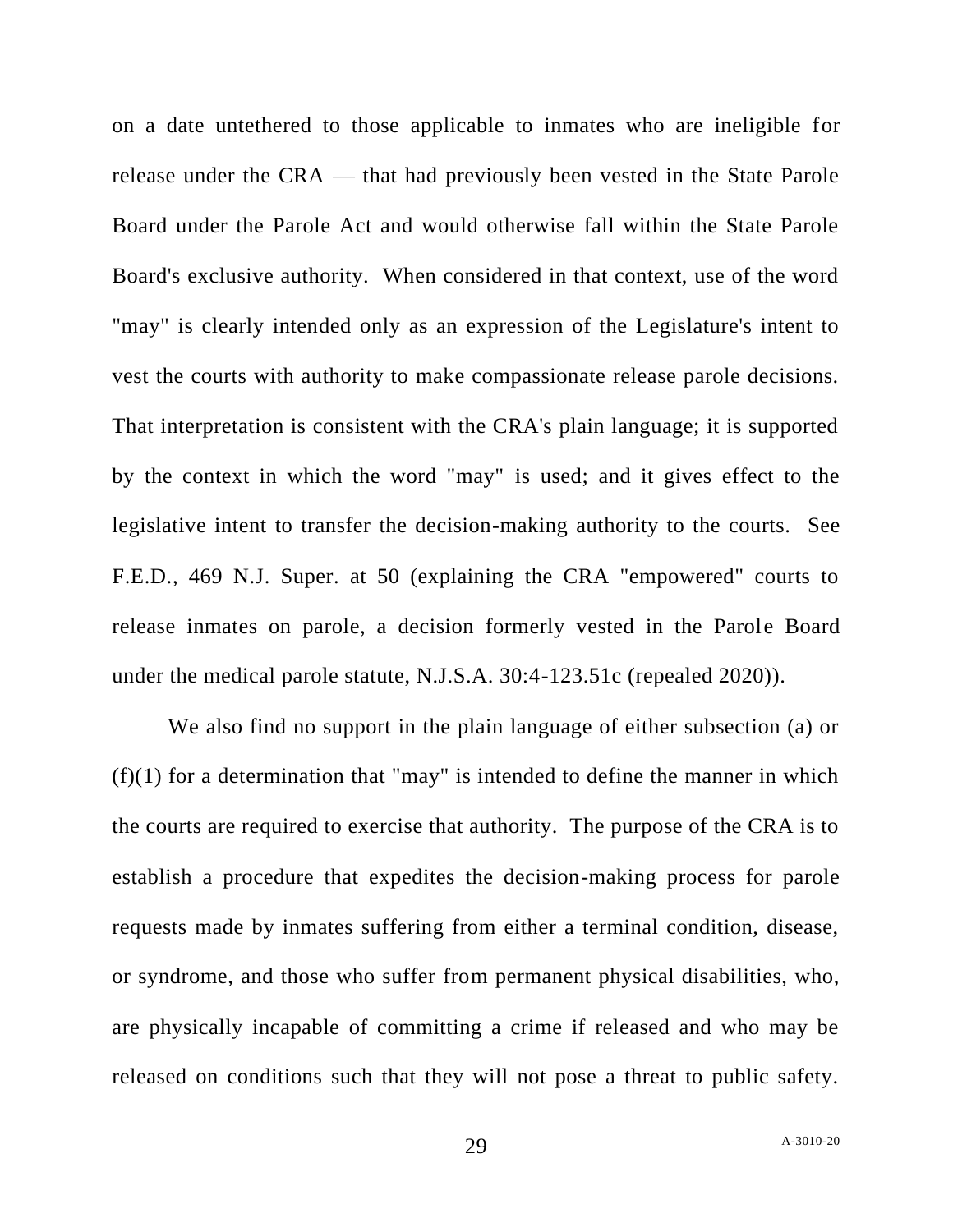F.E.D., 469 N.J. Super. at 63 (explaining the Sentencing Commission's recommendation, which the Legislature adopted in the CRA, was "to increase the number of releases not by relaxing the medical-parole standards, but by streamlining procedure and tightening timeframes" for the release decision). The statute is also intended to achieve financial savings by eliminating the costs associated with providing medical care to inmates who either suffer from a terminal condition, disease, or syndrome, or a permanent physical disability, and who pose no threat to public safety if released on parole to a less costly setting. See id. at 63 n.17 ("The [Sentencing] Commission and the Legislature intended to reduce the Corrections Department's costs of caring for terminally ill and permanently incapacitated inmates.").

Although not reflected in the Sentencing Commission's report, or expressly reflected in its legislative history, the CRA is also clearly intended as an exercise in compassion for terminally ill and permanently disabled inmates, including those serving sentences for crimes as serious as the purposeful and knowing murder for which defendant was convicted. The statute's plain language embodies a legislative intent to allow parole — in the form of compassionate release — for inmates simply because, in the first instance, they suffer from a qualifying terminal condition, disease, or syndrome, or permanent physical disability.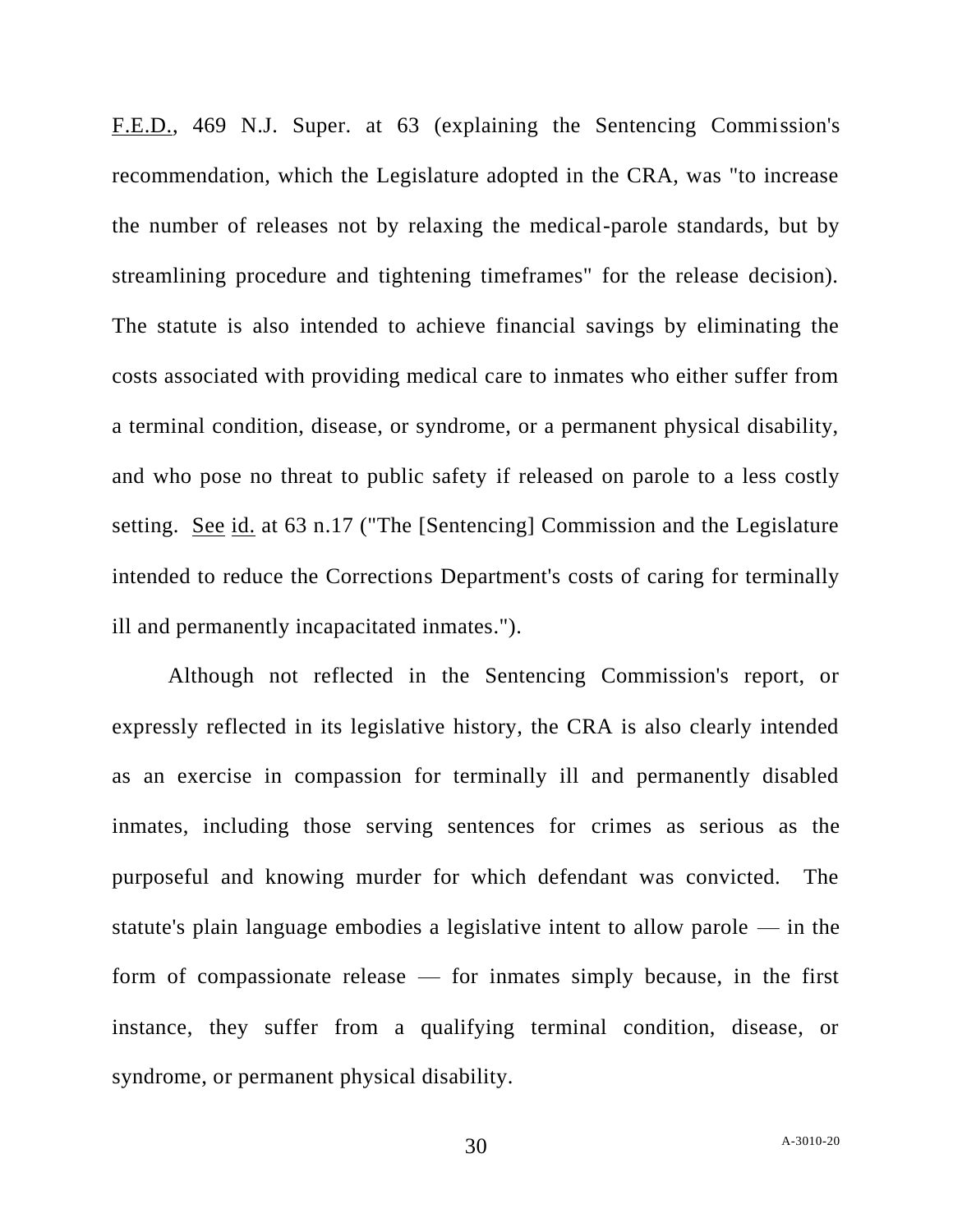Consistent with that intention, the CRA eliminated the provision, formerly set forth in the medical parole statute, N.J.S.A. 30:4-123.51c (repealed 2020), disqualifying inmates from release who are serving sentences for certain specified offenses, including murder. In other words, in its enactment of the CRA, the Legislature extended compassionate release eligibility to all inmates who suffer from a qualifying condition and do not pose a threat to public safety, regardless of the crime or crimes for which they are serving their sentence.

With those purposes in mind, the Legislature precisely defined in N.J.S.A. 30:4-123.51e(f)(1) the issues for the court's consideration under the CRA. For an inmate like A.M., whose petition claims she suffers from a permanent physical disability, subsection (f)(1) sets forth only two substantive issues the court must address and decide in determining whether the petition should be granted. See N.J.S.A.  $30:4-123.51e(f)(1)$ . First, the court must determine whether there is clear and convincing evidence the inmate is "so debilitated or incapacitated by the . . . permanent physical incapacity as to be permanently physically incapable of committing a crime if released." Ibid. The court is also required to determine if there is clear and convincing evidence, "the conditions . . . under which the inmate would be released would not pose a threat to public safety." Ibid. The Legislature did not identify any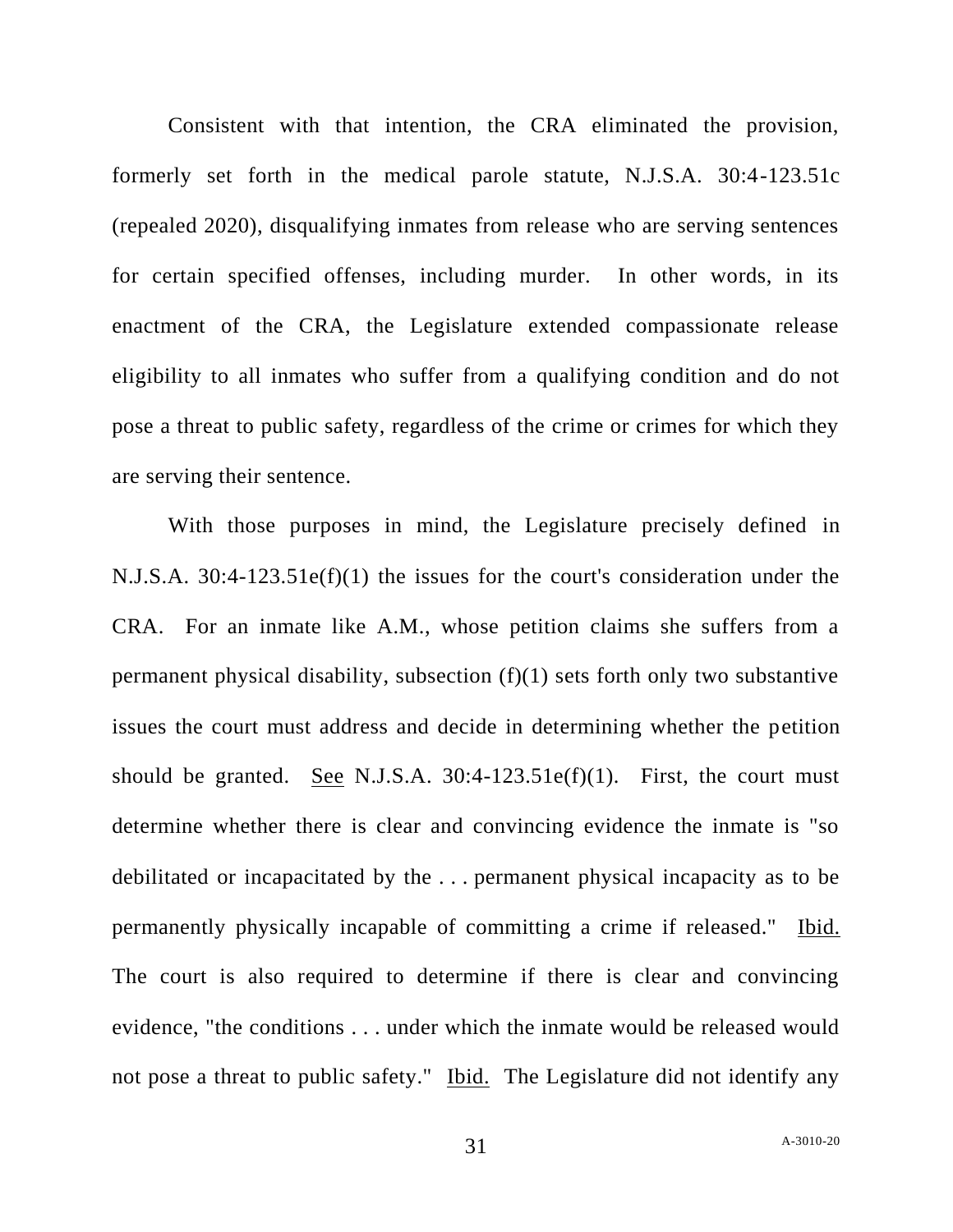other standard, factor, or criteria for the court to consider, and no other substantive issues for the court to address, when making the decision whether to grant compassionate release parole to an inmate whose petition is supported by a Certificate of Eligibility for Compassionate Release pursuant to N.J.S.A. 30:4-123.51e(d)(2).

The CRA sets forth the complete procedural and substantive paradigm for compassionate release parole and vests the authority for making the release determination exclusively in the courts. Yet, the CRA is bereft of any language requiring or authorizing a court to consider factors other than those set forth in subsection (f)(1) in the decision-making calculus on a petition for compassionate release. See generally N.J.S.A. 30:4-123.51e. It is illogical to conclude, as the State suggests we should, that the Legislature adopted the comprehensive statutory procedural and substantive framework for compassionate release parole set forth in the CRA and, at the same time, intended that the courts develop ad hoc criteria untethered to any authorization in the statute. Subsection (f)(1) therefore must be read as an expression of legislative intent that a court is authorized and required to consider only the factors specified, and the Legislature did not intend that a court consider any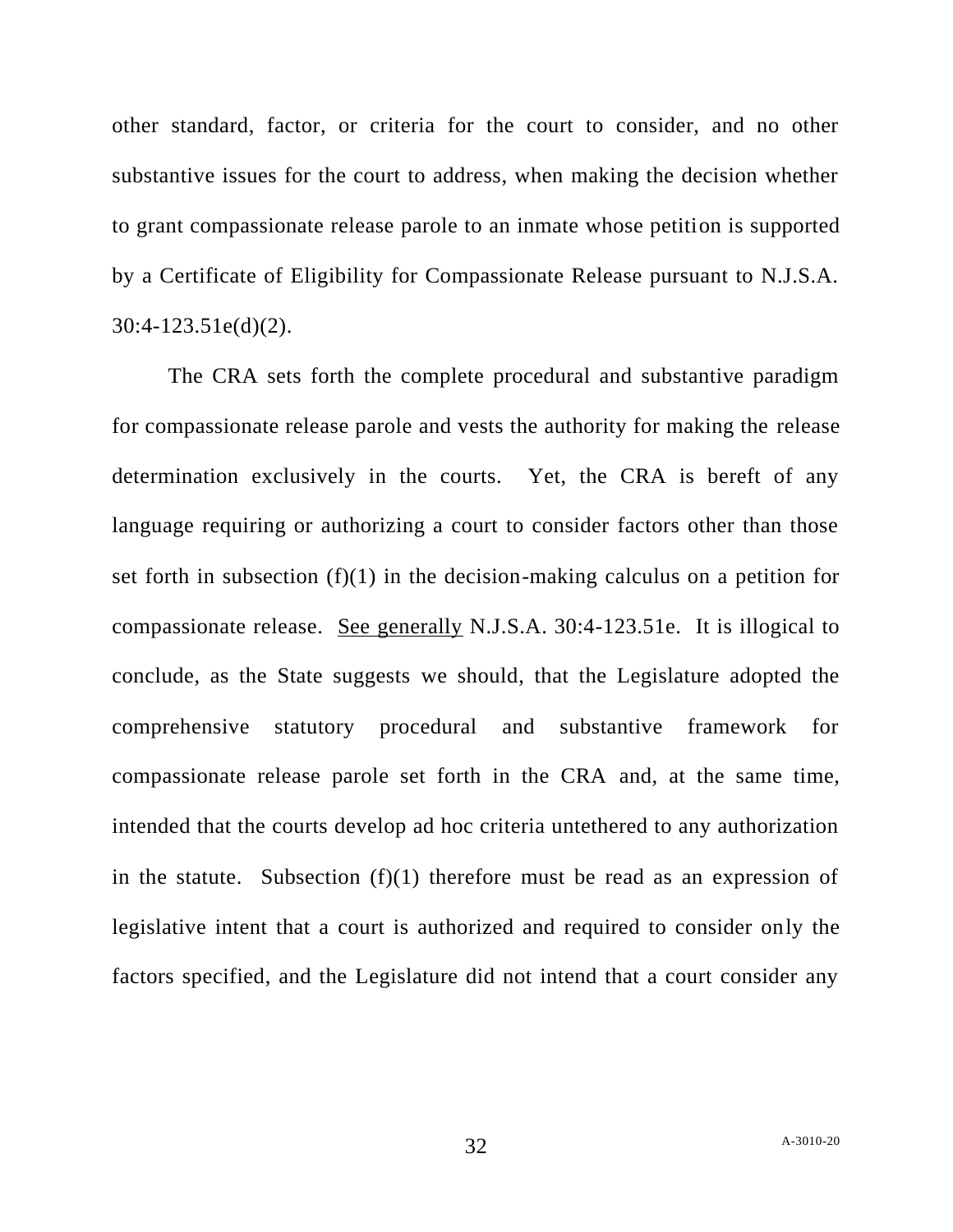unspecified factors in deciding whether to grant or deny a petition.<sup>13</sup> See Brodsky v. Grinnell Haulers, Inc., 181 N.J. 102, 112 (2004) ("The canon of statutory construction, expressio unius est exclusio alterius — expression of one thing suggests the exclusion of another left unmentioned — sheds some light on the interpretative analysis.").

The State suggests an interpretation of the statute that would require a court to consider factors the Legislature clearly chose not to include in subsection  $(f)(1)$ . The State argues that although the Legislature identified only two issues a court must determine in deciding whether to grant or deny a petition under subsection  $(f)(1)$ , we should interpret the CRA to require consideration of other factors that are not included in the statute and for which there is no evidence the Legislature intended a court utilize in deciding a petition for compassionate release.

<sup>&</sup>lt;sup>13</sup> We observe that in their interpretation of <u>Cal. Penal Code</u>, § 1170(e)(1) and (2), which in pertinent part states an inmate who is terminally ill or suffers from a permanent physical incapacity "may" be recommended for release and also provides that a court has "discretion" to order the release if specified statutory criteria are met, the California courts have interpretated the statute to require the recommendation and release where the statutory criteria are satisfied because, to hold otherwise, is inconsistent with the statutory purpose of releasing inmates who meet the only criteria for release specified by the Legislature. See, e.g., People v. Torres, 261 Cal. Rptr. 3d 844, 846 (Cal. Ct. App. 2020); Martinez v. Bd. of Parole Hearings, 107 Cal. Rptr. 3d 439, 441-42 (Cal. Ct. App. 2010).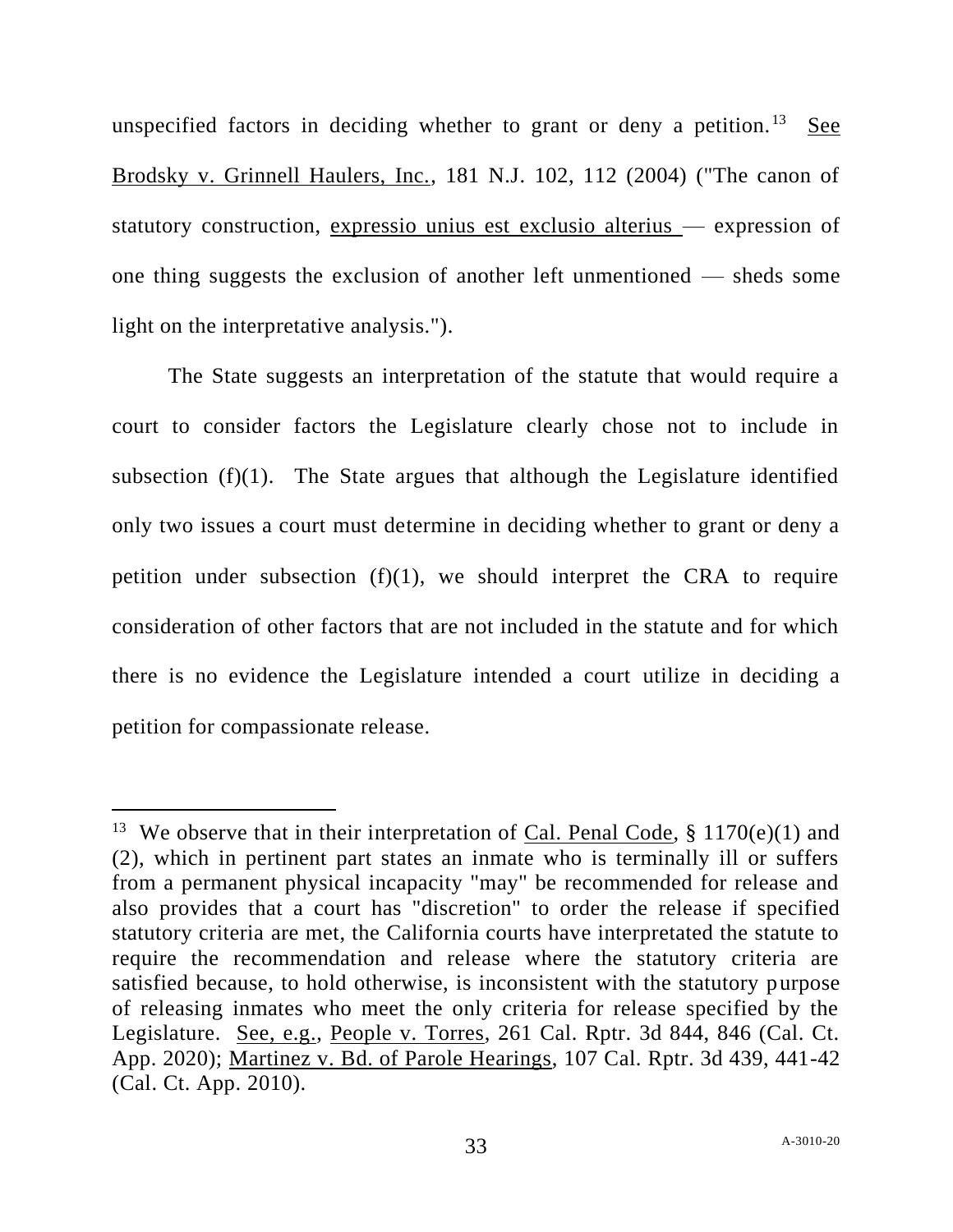We decline the State's invitation to rewrite the statute to supplement it with factors the Legislature opted not to include in the CRA. It is not the court's "job to engraft requirements [on a statute] that the Legislature did not include. It is our role to enforce the legislative intent as expressed through the words used by the Legislature." Lippman v. Ethicon, Inc., 222 N.J. 362, 388 (2015).

The court considered the two issues identified in subsection (f)(1) and determined there is clear and convincing evidence defendant satisfied each of the defined criteria for compassionate release parole. The court found defendant suffers from a permanent physical disability, which renders her so debilitated and incapacitated that she is permanently physically incapable of committing a crime. The court also found defendant would not pose a threat to public safety if released on the conditions required under the CRA. Having made those findings, N.J.S.A. 30:4-123.51e(f)(1) left the court without any further issues to address or legal conclusions to draw. For that reason, it also left the court without any discretion to deny defendant's petition. The court erred by finding otherwise.

The State argues the CRA cannot be properly interpreted to limit the court's decision on a petition for compassionate release to the criteria specified in N.J.S.A. 30:4-123.51e(f)(1) because the CRA allows the victim or the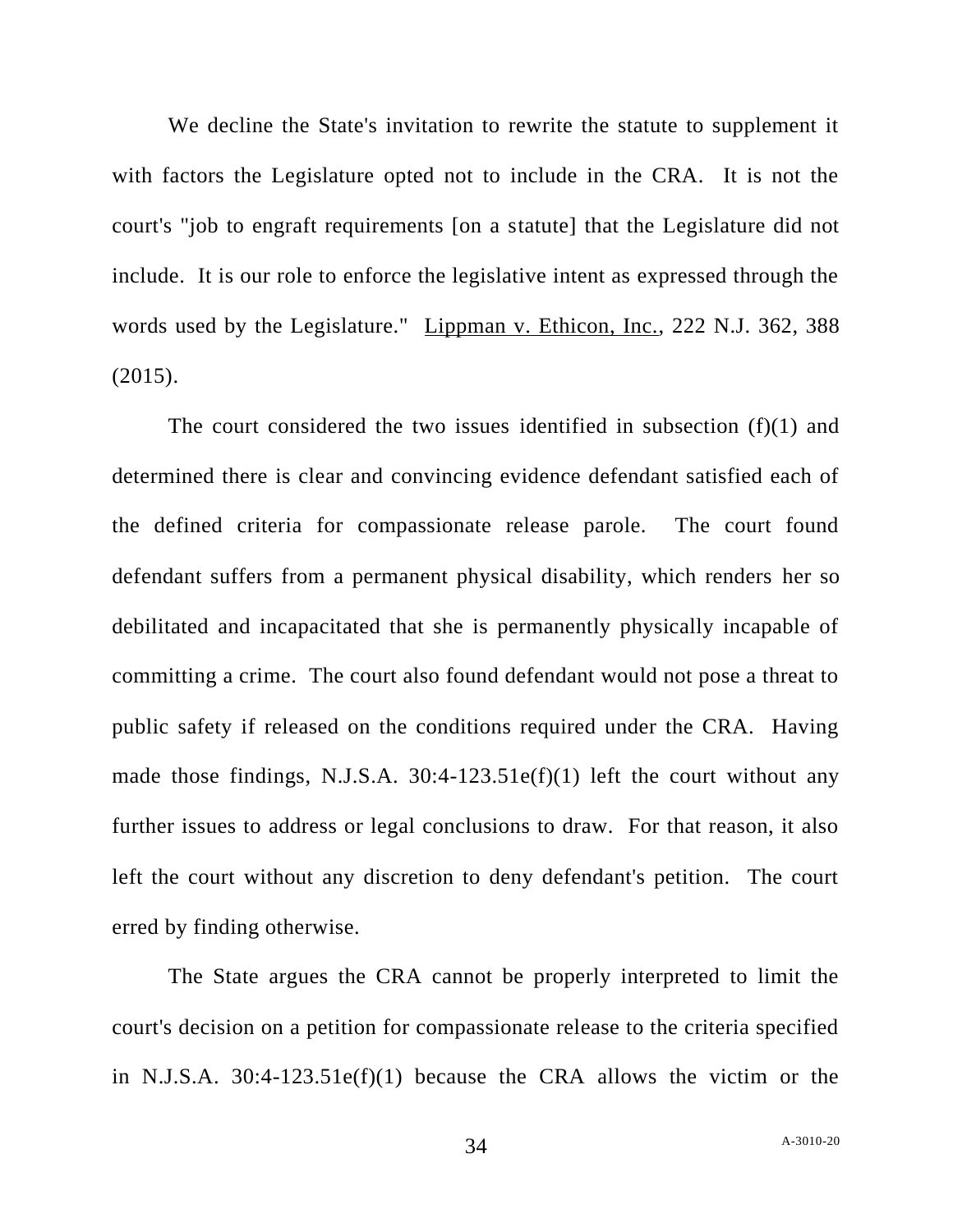victim's family to offer opposition to the petition. The State claims the Legislature would not have made provision for victim opposition unless it intended that a court consider it in determining whether to grant or deny a petition for compassionate release parole. The State therefore contends that victim opposition is a factor the court must consider in its determination, and, although it is not listed among the criteria set forth in N.J.S.A. 30:4-  $123.51e(f)(1)$ , the Legislature used the term "may" as a grant of discretion to consider victim opposition as a factor, among others, in the court's release determination.

We reject the State's argument because it again ignores the plain language of the CRA, which requires the conclusion that "may" in subsections (a) and  $(f)(1)$  constitutes only an affirmation of the court's newfound authority to grant petitions for compassionate release parole. Additionally, the Legislature knew it provided for victim opposition in the CRA, see N.J.S.A.  $30:4-123.51e(e)(2)$  and (3), but it chose not to include victim opposition as a separate standard for which the court is required to make a distinct finding in its release determination, see N.J.S.A. 30:4-123.51e(f)(1). As noted, because the Legislature clearly opted not to include victim opposition as a separate and distinct criterion for release under the CRA, it is beyond our authority to add it as a statutory criterion. See Ethicon, 222 N.J. at 388.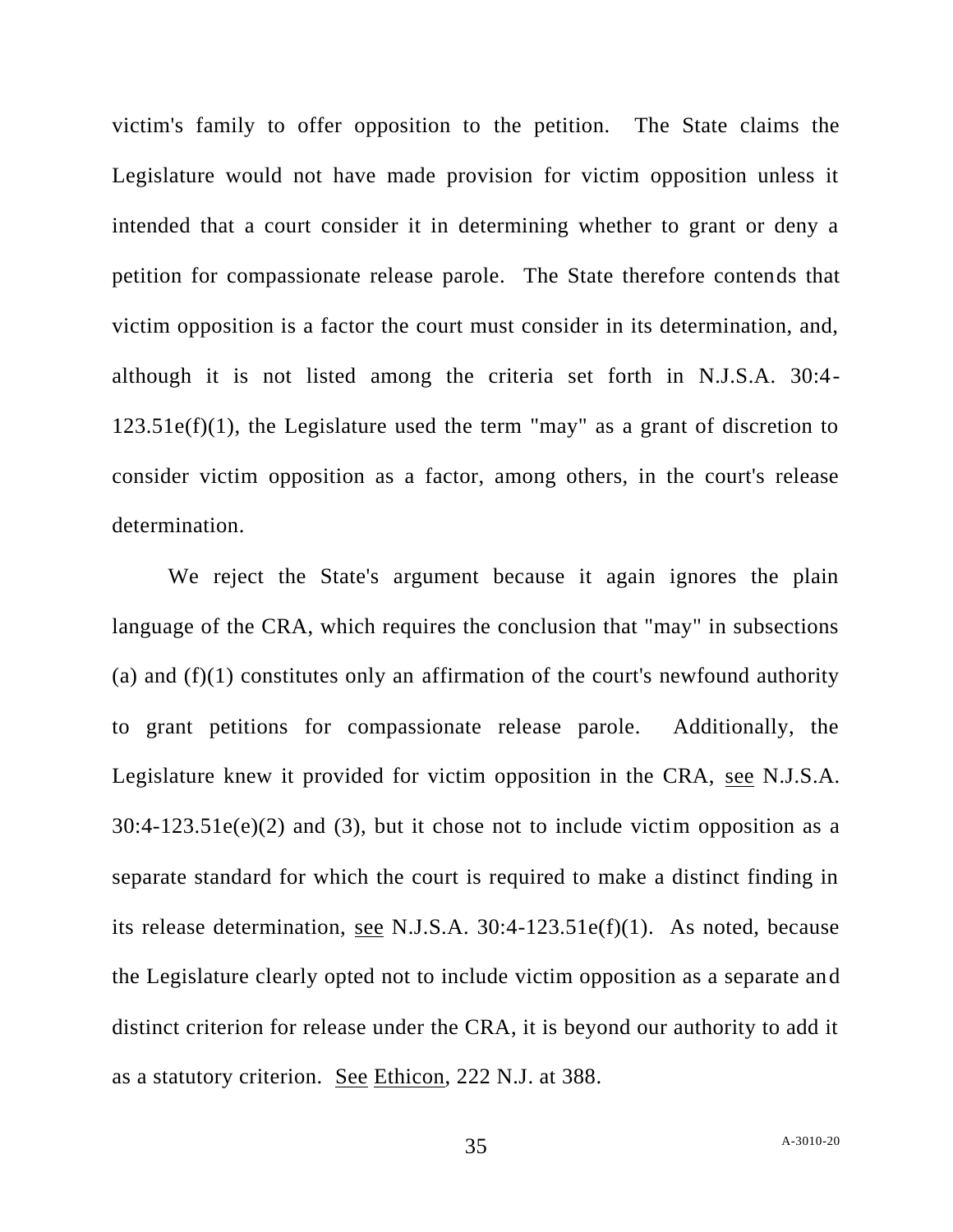That is not to say the court may disregard the valuable input a victim and victim's family members are entitled to provide in opposition to a petition for compassionate release parole. In our view, however, under the CRA's statutory framework, the relevance of victim opposition is not in establishing a separate ground for denying a petition the Legislature chose not to include in N.J.S.A. 30:4-123.51e(f)(1). If it was otherwise, the Legislature would have included victim input as a standard in N.J.S.A. 30:4-123.51e(f)(1). The most reasoned reading of the CRA is that victim opposition must be considered in the court's assessment and determination of the criteria the Legislature expressly chose to delineate in the statute. As such, a court must consider victim opposition, as the court in part did here, but only in its assessment of whether the defendant satisfies the only criteria — permanent physical incapacity and threat to public safety — set forth by the Legislature in N.J.S.A.  $30:4-123.51e(f)(1)$ .

Here, the court erred by importing the Priester factors into its analysis of A.M.'s petition based on the incorrect conclusion it had discretion to grant or deny A.M.'s petition based on factors not included in the CRA. The only criteria pertinent to a court's decision to grant or deny a petition for compassionate release parole are those set forth in N.J.S.A. 30:4-123.51e(f)(1). We do not limit the evidence — like victim opposition — that is relevant to a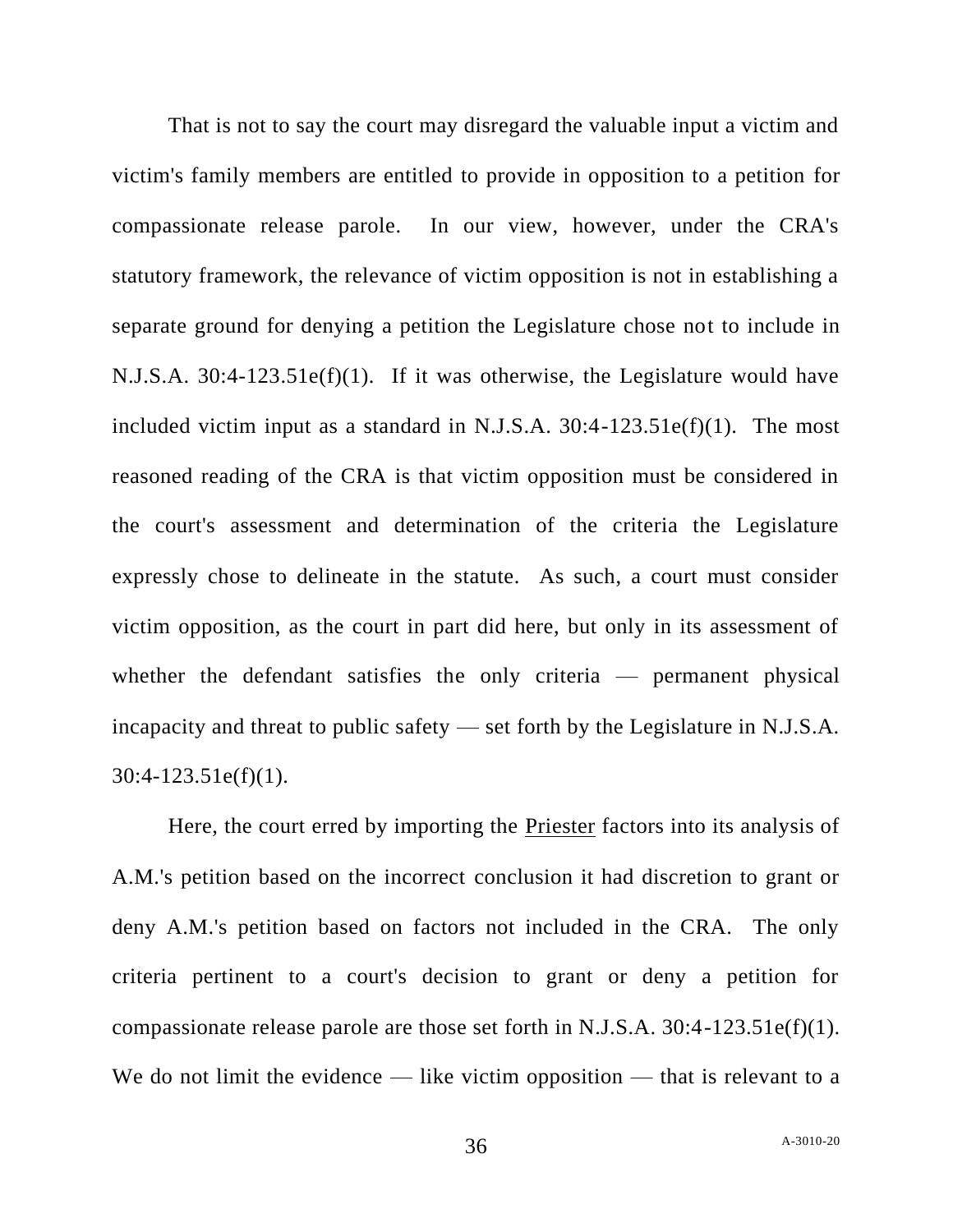determination of those criteria. However, where, as here, a court determines there is clear and convincing evidence a defendant satisfies the permanent physical incapacity and public safety requirements under N.J.S.A. 30:4-  $123.51e(f)(1)$ , the court is without discretion to consider other criteria in making its release decision.

In a footnote in its merits brief, the State argues we should affirm the order denying A.M.'s petition because the court erred by finding as a matter of fact that the medical condition resulting in her permanent physical incapacity did not exist at the time of her sentencing. See N.J.S.A. 30:4-123.51e(1) (defining "permanent physical incapacity" under the CRA). The argument is without sufficient merit to warrant discussion in a written opinion. R. 2:11- $3(e)(2)$ .

We add only that we defer to the court's finding because it is supported by sufficient credible evidence that the sad but steady and inevitable progression of A.M.'s multiple sclerosis has resulted in a different and substantially more debilitating medical condition than existed when she was sentenced in 2013. See State v. Vincenty, 237 N.J. 122, 131-32 (2019) (explaining a reviewing court defers to a trial court's factual findings following an evidentiary hearing "so long as [they] are supported by sufficient credible